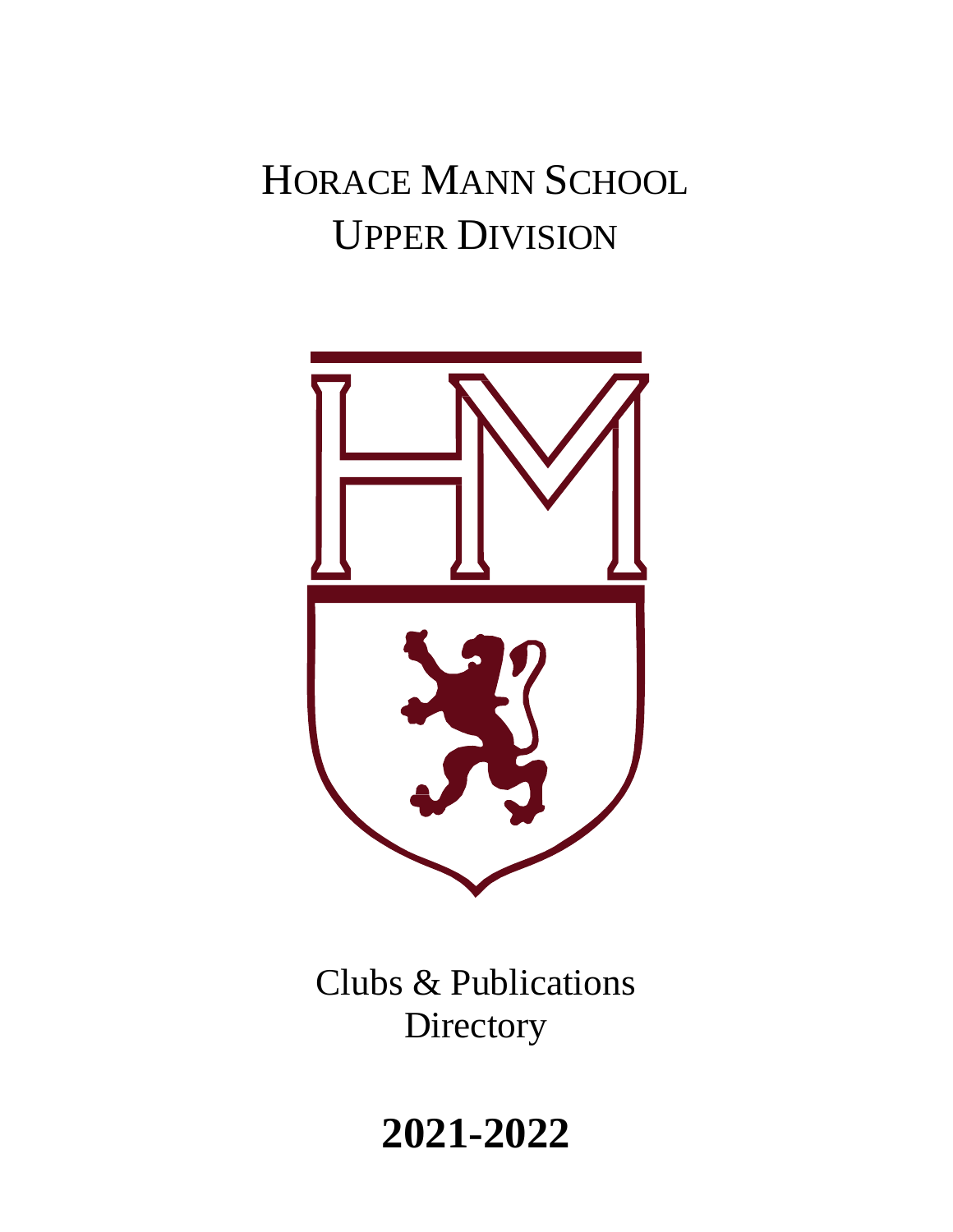## **Table of Contents**

## **CLUBS**

## **Awareness & Outreach**

## **Business & Industry**

## **Community Building**

#### **Games**

## **Hobbies & Interests**

## **Humanities**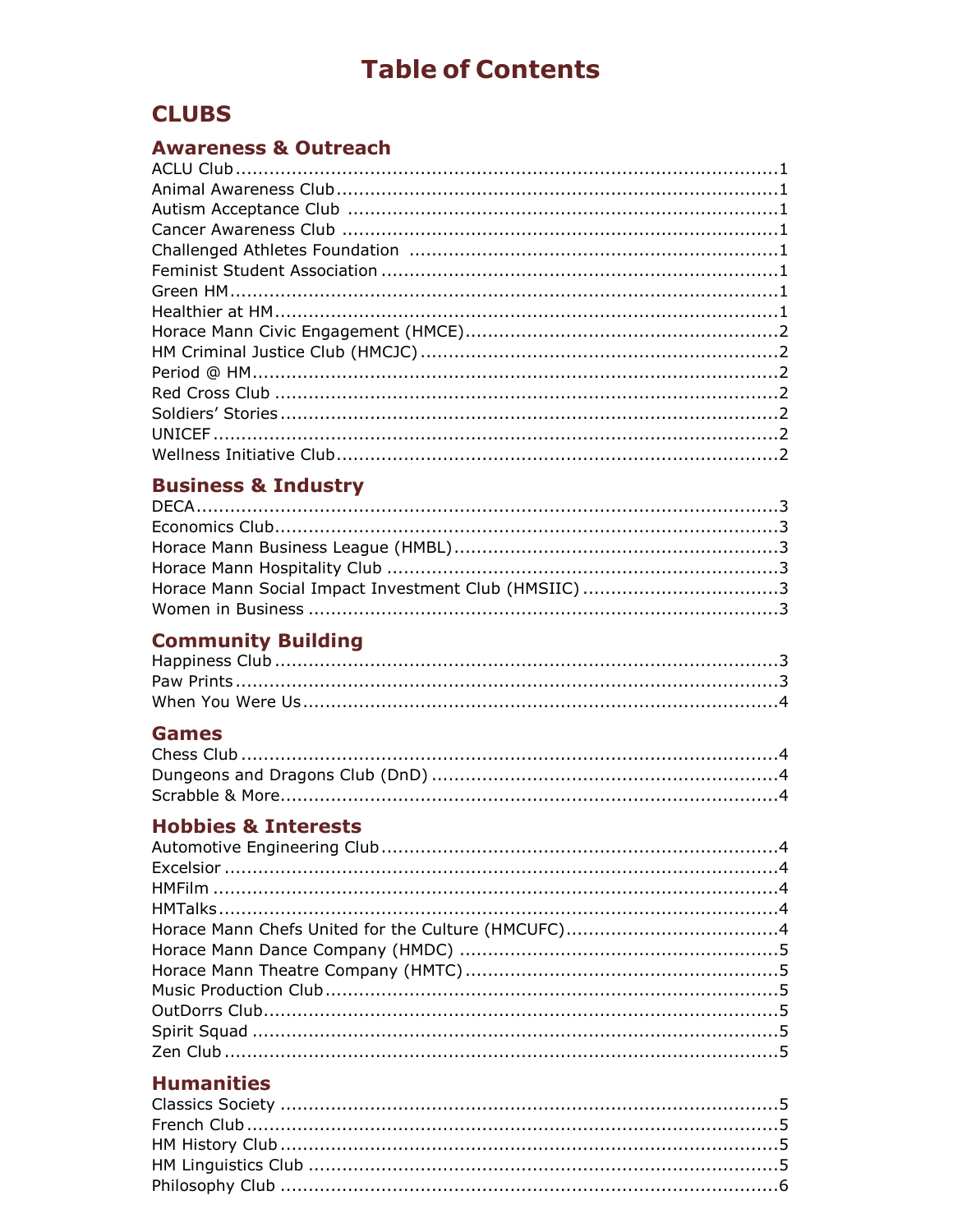## **Identity & Culture**

## **Service & Outreach**

## **Speech & Debate**

## **Sports & Athletics**

|--|--|--|--|

#### **STEM**

| Tests of Engineering Aptitude, Math, and Science (TEAMS)11 |  |
|------------------------------------------------------------|--|
|                                                            |  |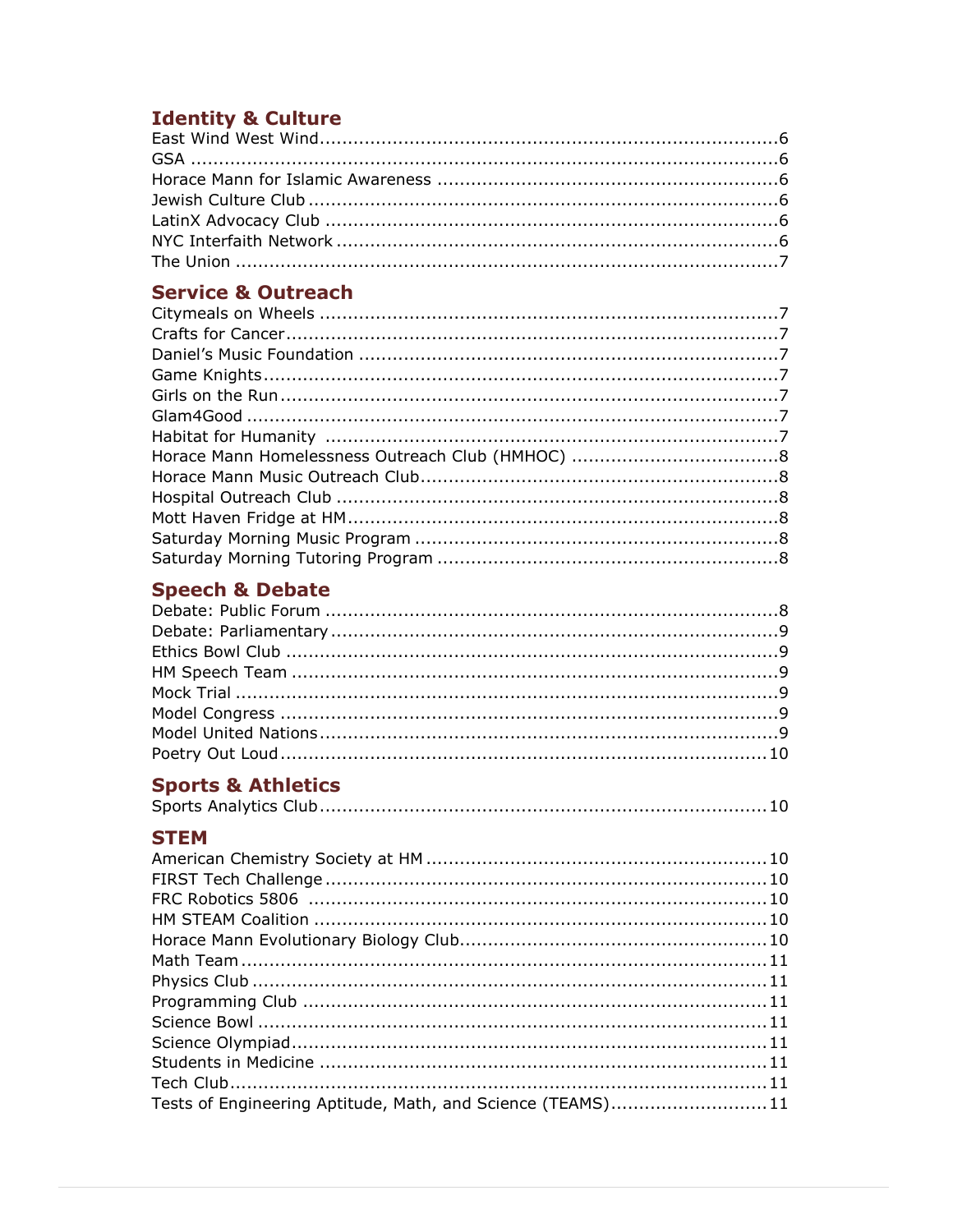## **PUBLICATIONS**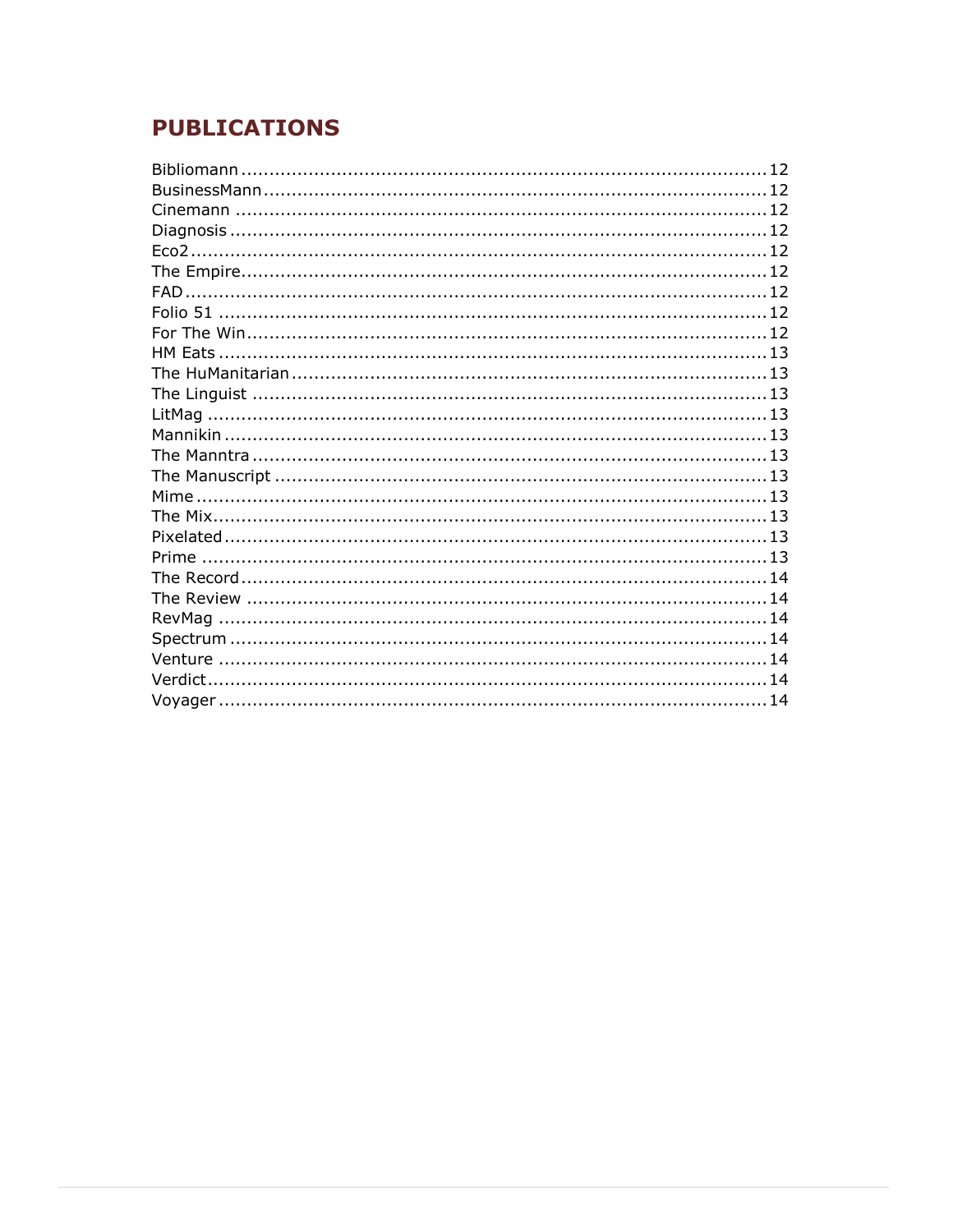# **Alphabetical Listing of Clubs**

| American Chemistry Society at HM10 |
|------------------------------------|
| Animal Awareness Club 1            |
| Autism Acceptance Club  1          |
| Automotive Engineering Club 4      |
| Cancer Awareness Club 1            |
| Challenged Athletes Foundation 1   |
|                                    |
|                                    |
|                                    |
|                                    |
|                                    |
| Daniel's Music Foundation  7       |
| Debate: Parliamentary 9            |
| Debate: Public Forum  8            |
|                                    |
| Dungeons and Dragons Club (DnD)4   |
|                                    |
|                                    |
| Ethics Bowl Club  9                |
|                                    |
| Feminist Student Association  1    |
| FIRST Tech Challenge10             |
| FRC Robotics 5806 10               |
|                                    |
|                                    |
|                                    |
|                                    |
|                                    |
|                                    |
|                                    |
|                                    |
|                                    |
| Healthier at HM  1                 |
| HM Business League (HMBL)  3       |
| HM Chefs United for the Culture    |
|                                    |
| HM Civic Engagement (HMCE)  2      |
| HM Criminal Justice Club (HMCJC)2  |
| HM Dance Company (HMDC)  5         |
| HM Evolutionary Biology Club 10    |
| HM for Islamic Awareness  6        |
|                                    |
| HM Homelessness Outreach Club      |
|                                    |
| HM Hospitality Club3               |
|                                    |
|                                    |
| HM Linguistics Club 5              |
| HM Music Outreach Club 8           |
| HM Social Impact Investment Club   |
|                                    |
| HM Speech Team 9                   |
| HM STEAM Coalition  10             |
| HM Theatre Company (HMTC) 5        |
|                                    |

| Hospital Outreach Club 8                 |
|------------------------------------------|
| Jewish Culture Club 6                    |
|                                          |
|                                          |
|                                          |
|                                          |
| Model United Nations 9                   |
| Mott Haven Fridge at HM  8               |
| Music Production Club  5                 |
| NYC Interfaith Network 6                 |
|                                          |
|                                          |
|                                          |
|                                          |
|                                          |
| Poetry Out Loud  10                      |
| Programming Club  11                     |
|                                          |
| Saturday Morning Music Program8          |
| Saturday Morning Tutoring Program8       |
| Science Bowl 11                          |
| Science Olympiad  11                     |
|                                          |
|                                          |
|                                          |
| Sports Analytics Club  10                |
| Students in Medicine  11                 |
|                                          |
| Tests of Engineering Aptitude, Math, and |
| Science (TEAMS)  11                      |
|                                          |
|                                          |
| Wellness Initiative Club  2              |
| When You Were Us  4                      |
| Women in Business3                       |
|                                          |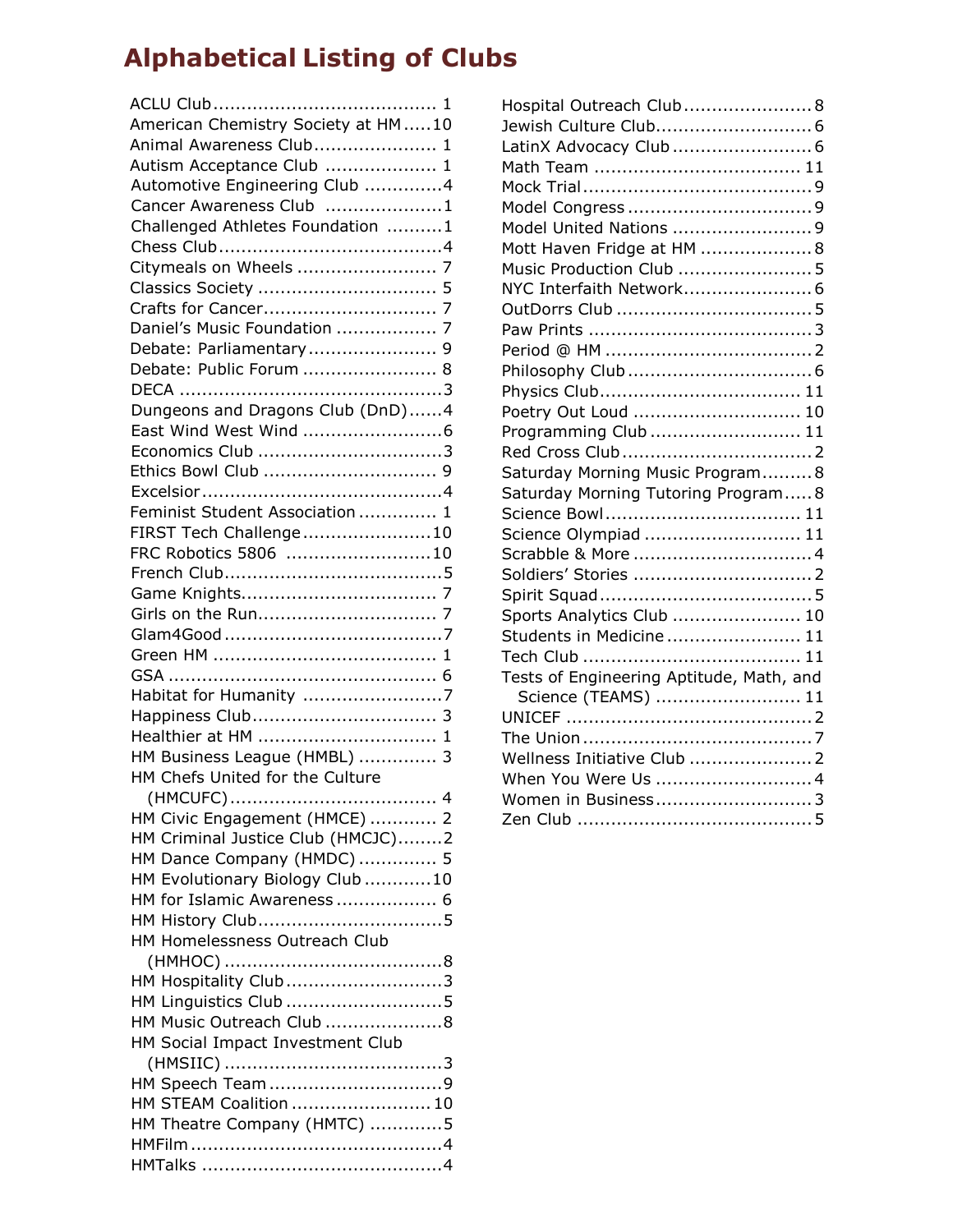#### **CLUBS (by category)**

#### **Awareness & Outreach**

- **ACLU Club** The club promotes both the ACLU organization and its mission which strives to defend and preserve the individual rights and liberties of American citizens. We raise awareness of various civil rights issues, highlight ACLU campaigns and court cases, in addition to hosting events and speakers. The agenda for meetings will vary, and productive and civil discourse will always be encouraged.
- **Animal Awareness** The Animal Awareness Club strives to inform the Horace Mann community about the horrors of animal abuse throughout pet stores and puppy mills. We will emphasize the importance of adopting from shelters and will focus on raising money for animal shelters. Additionally, we want to teach others about the therapeutic value of animals.
- **Autism Acceptance Club** The AAC brings awareness to Autism, a topic that we feel the student body would benefit from learning more about. Through discussions and working alongside special needs groups, we aim to foster a more accepting community at Horace Mann.
- **Cancer Awareness Club** The CAC works towards involving the greater HM community in the fight against cancer. We intend to serve as a resource for our generation about cancer education and what we as the Horace Mann community can do to help find a cure. We also host awareness and fundraising events throughout the year such as Cycle for Survival and Relay for Life.
- **Challenged Athletes Foundation** The Challenged Athletes Foundation is an organization that "assists, supports, and provides opportunity to people with physical challenges" so they can seek active lifestyles and participate in various athletic events. My plan for the CAF club at Horace Mann is to, first and foremost, share the stories of as many athletes as possible through live presentations from current CAF members. Their stories are sincerely inspiring and having athletes of all ages speak to the Horace Mann community can help spread awareness of the challenges that come with living with a physical disability as well how we can all assist in helping everyone stay active
	- **Feminist Student Association** Feminist Student Association, or FSA, is a space to discuss feminist issues, agendas and identities, both at Horace Mann and beyond. We aim to educate each other and learn together through dialogue about current and historical topics of significance.
		- **Green HM** Green HM is devoted to ensuring a more environmentally friendly school for future students and faculty. We address climate issues both within our school as well as across the globe. In the spring, Green HM hosts Green Week. Green Week takes place over one week and consists of climate workshops and speaker presentations to further educate and involve the Horace Mann community in climate action.
	- **Healthier at HM** Our club's mission is to promote a healthier environment at HM by educating our peers about topics such as following a balanced diet, organic food, best practices to follow before sports, etc. We hope to teach all members of the HM community about eating right, not only to stay healthy but also to avoid diseases and illnesses such as diabetes in the future. We will also spend time working on coming up with healthier alternatives that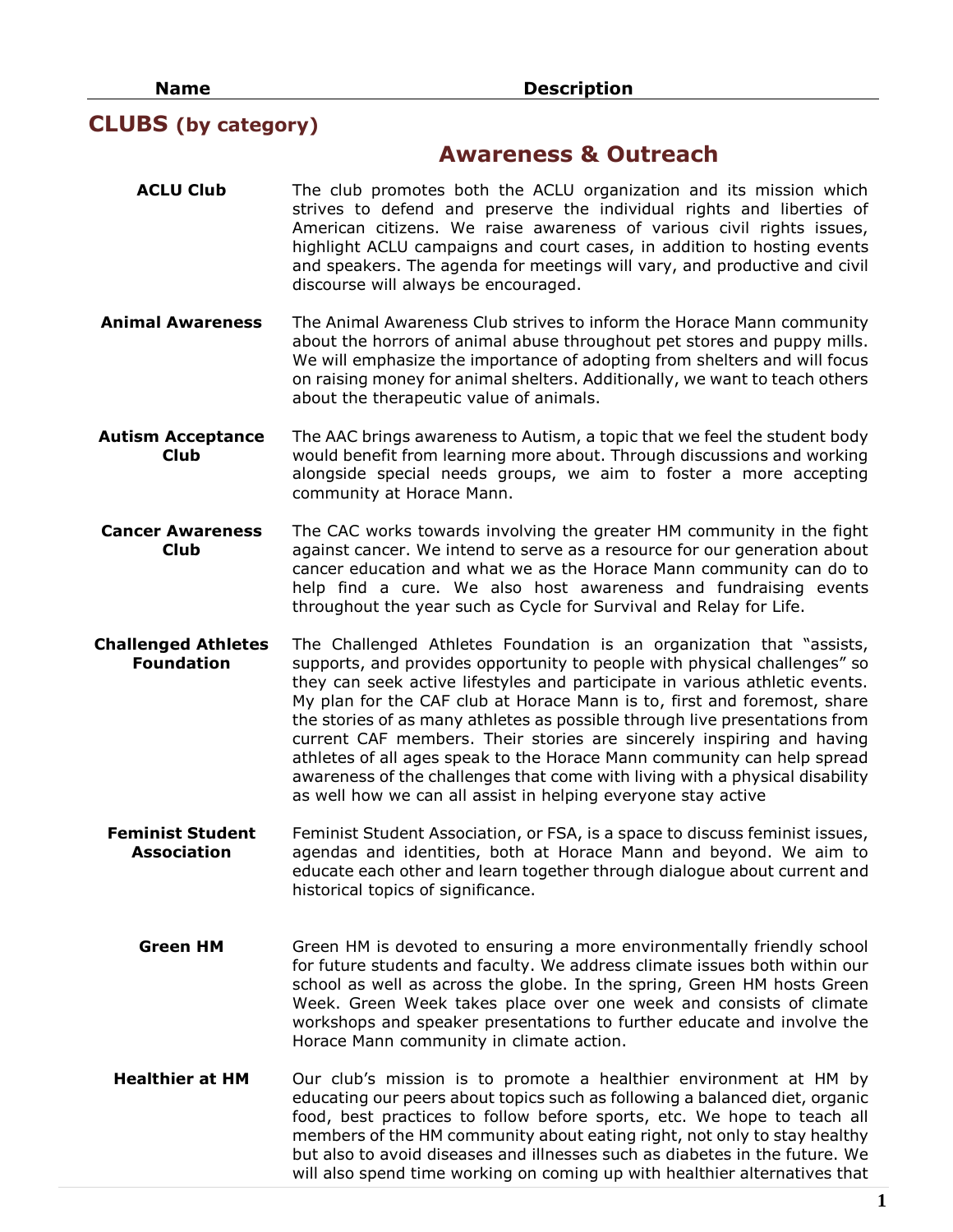| <b>Name</b>                                          | <b>Description</b>                                                                                                                                                                                                                                                                                                                                                                                                                                                                                                                                                                                                                                                                                                          |
|------------------------------------------------------|-----------------------------------------------------------------------------------------------------------------------------------------------------------------------------------------------------------------------------------------------------------------------------------------------------------------------------------------------------------------------------------------------------------------------------------------------------------------------------------------------------------------------------------------------------------------------------------------------------------------------------------------------------------------------------------------------------------------------------|
|                                                      | can be handed out during snack and more vegetarian options for the lunch<br>menu.                                                                                                                                                                                                                                                                                                                                                                                                                                                                                                                                                                                                                                           |
| <b>Horace Mann Civic</b><br><b>Engagement (HMCE)</b> | The purposes of the Civic Engagement Club are to host a space for open<br>and non-partisan political discussion regarding current events on a macro<br>and micro level regarding our immediate communities, to increase civic<br>awareness and engagement on campus and in our local communities, and<br>to collaborate with the wider community to advance these goals. We aim<br>to educate students on current events happening in NYC, and how we (as<br>young people) can be affected by them, as well as affect what is<br>happening. We also want students to understand their role as young<br>people, their privileges, and leave meetings more educated but also more<br>inspired to engage in their communities. |
| <b>HM Criminal Justice</b><br>Club (HM CJC)          | The HM Criminal Justice club strives to foster thoughtful conversation and<br>raise awareness about issues related to criminal justice. In addition, we<br>will take action to aid the re-entry process for formerly-incarcerated<br>people.                                                                                                                                                                                                                                                                                                                                                                                                                                                                                |
| Period @ HM                                          | Period @ HM is a chapter of the larger Period organization, which aims to<br>educate about menstrual inequity, push lawmakers to make period<br>products more accessible, and organize drives to provide period products<br>for those in need. As a chapter, we will be a part of the Period organization<br>as well as do our own advocacy in our local area.                                                                                                                                                                                                                                                                                                                                                              |
| <b>Red Cross Club</b>                                | The Red Cross Club aims to enhance engagement between motivated<br>students and the hardworking medical efforts of our community. This club<br>increases education and awareness about the medical services of today,<br>plans mission-related activities in our community, and delivers lifesaving<br>resources to the Red Cross. By establishing a mutually rewarding<br>relationship between Horace Mann and the Red Cross Services, students<br>will be able to learn and help the community, connecting a passion for<br>STEM and education with acts of community service.                                                                                                                                            |
| <b>Soldiers' Stories</b>                             | Soldiers' Stories aims to send aid to active-duty service members overseas<br>as well as spread awareness within the HM community of the issues faced<br>by veterans and soldiers today. The club's activities will include collection<br>drives throughout the year (clothing, Halloween candy, etc.), potential<br>invitations to guest speakers, and communicating the importance of<br>Veteran's Day and Memorial Day at HM.                                                                                                                                                                                                                                                                                            |
| <b>UNICEF</b>                                        | The UNICEF Club works closely with UNICEF USA to spread awareness<br>regarding child poverty globally. Whether starvation, dehydration, or lack<br>of access to sanitary materials, it is important for us as the HM student<br>body to realize how fortunate we are. The UNICEF Club can hopefully serve<br>as a reminder. While we have actually attended the UN General Assembly<br>in the past, this year we will focus on fun monthly initiatives we can carry<br>out on campus. From water walks to malaria drives, UNICEF Club<br>members can truly make a difference!                                                                                                                                               |
| <b>Wellness Initiative</b><br><b>Club</b>            | The Wellness Initiative Club strives to destigmatize conversations about<br>mental health, and encourage the incorporation of healthy practices into<br>students' everyday lives. We seek to make well-being a priority in our<br>community, and ensure that students receive the support that they need.                                                                                                                                                                                                                                                                                                                                                                                                                   |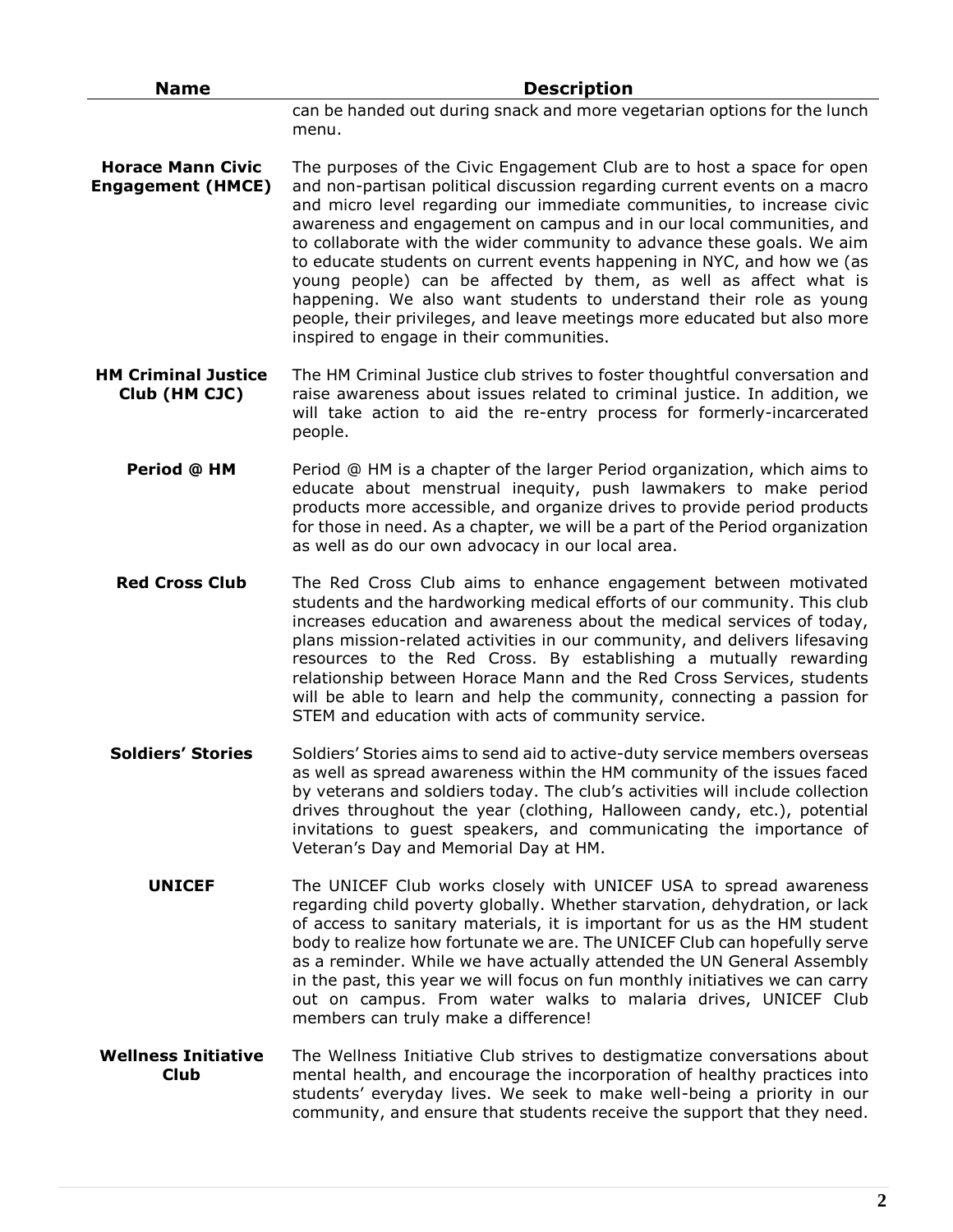#### **Business & Industry**

- **DECA** DECA prepares emerging leaders and entrepreneurs in the fields of Finance, Marketing, Hospitality, and Business Management. The DECA chapter enhances the high school education experience by introducing students to these fields, helping members to apply their learning, and promoting competition.
- **Economics Club** How can society efficiently allocate resources to best serve the needs of individuals, while maximizing productive potential? Although often categorized along with business, the study of macroeconomics focuses on how society as a whole can improve standard of living, rather than focus on the management of enterprise. In the Economics Club, Horace Mann students will compete in both more relaxed trivia events and also problemsolving competitions, and we will host discussions and debates about current events and their relation to economic principles.
- **Horace Mann Business League (HMBL)** HMBL is a club for all students interested in business to come together. It is also an opportunity for members to learn more about various aspects of business. We intend to have meetings about once every other week during I period, where we will host guest speakers, lead a stock market game, and more.
- **Horace Mann Hospitality Club** The purpose of the Horace Mann Hospitality Club is to provide information and insight into the ways in which the hospitality industry affects the general operations of the business world. This club will benefit the HM community by enhancing the knowledge of a growing and important industry in our world today, which is the hospitality industry.
- **Horace Mann Social Impact Investment Club** The HM Social Impact Investment Club will work to help solve some of the most difficult social problems facing our community. Our goal is to focus on domestic issues, with a special lens on the Bronx. We want to bring social innovation and entrepreneurship to address much needed services in our community and across the country.
- **Women in Business** The purpose of Women in Business is to provide support to girls who may see a future for themselves in business and would like to learn more about that career path. We hope to give students a foundation to start their entrepreneurial path in whatever form that may be, including discussions with successful female entrepreneurs. Our goal is to learn from our lecture guests' stories as they provide us with advice on how to navigate the complex world of business as women.

## **Community Building**

- **Happiness Club** The Happiness Club organizes daily student activities! We prioritize positivity and keep HM looking forward to snacks and weekly celebrations
	- **Paw Prints** The purpose of this club is to provide people with the happiness of being able to see a cute animal (or a few) that had been sent to them to enjoy. It will hopefully boost the mood of HM students and make them smile. We'll send at least one monthly email of cute animals to those participating in the club. Members of the club can submit pictures of cute animals or their own pets for the email.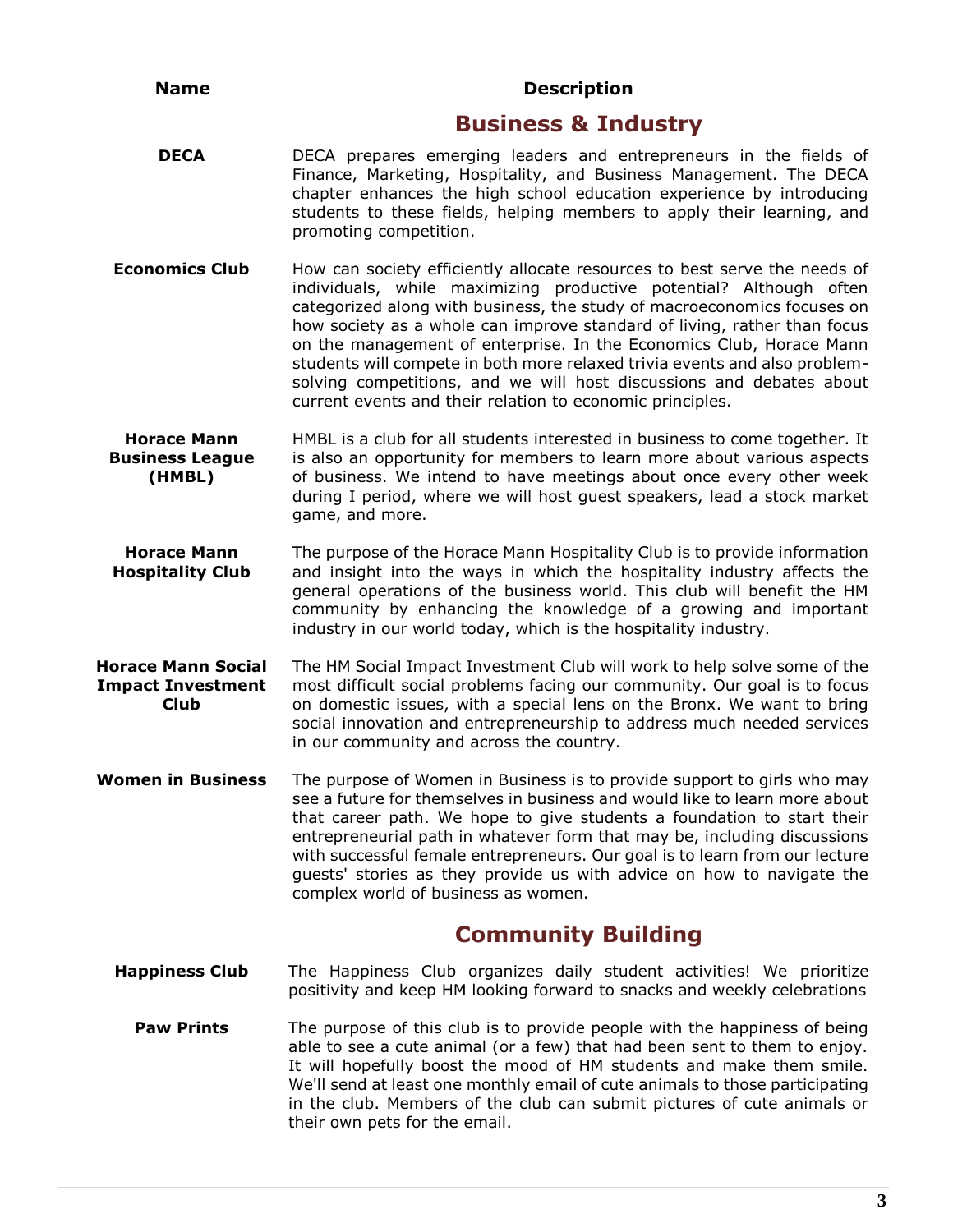| <b>Name</b>                                                                  | <b>Description</b>                                                                                                                                                                                                                                                                                                                                                                                                                                                                                                                                                                                                                                                 |
|------------------------------------------------------------------------------|--------------------------------------------------------------------------------------------------------------------------------------------------------------------------------------------------------------------------------------------------------------------------------------------------------------------------------------------------------------------------------------------------------------------------------------------------------------------------------------------------------------------------------------------------------------------------------------------------------------------------------------------------------------------|
| <b>When You Were Us</b>                                                      | The mission of our club is to create a podcast that offers students advice<br>and guidance for their high school experience and their future out of<br>Horace Mann. Being Horace Mann's first podcast, we want to help better<br>the lives of students while they're going to Horace Mann and hopefully<br>alleviate some of their stress by hearing stories from HM alumni. We want<br>to interview a diverse group of HM alumni and discover the tips and tools<br>that got them through HM and beyond. We want to know where they are<br>today, how they made it there, lessons they learned, and advice they<br>would offer to HM Upper school students today. |
|                                                                              | <b>Games</b>                                                                                                                                                                                                                                                                                                                                                                                                                                                                                                                                                                                                                                                       |
| <b>Chess Club</b>                                                            | As a club, we plan to expand the chess community throughout Horace<br>Mann. Chess is a strategic and intense game that requires cognitive<br>abilities, creativity, and focus. Playing the game can help you improve<br>these skills, which is why we are looking to open up this opportunity to<br>others.                                                                                                                                                                                                                                                                                                                                                        |
| <b>Dungeons and</b><br><b>Dragons Club (DnD)</b>                             | The purpose of DnD is to have fun and escape for a bit inside a magical<br>world! DnD is an adventure role playing game that is a lot of fun and is<br>sure to help people de-stress as well as explore getting out of their comfort<br>zones and speaking up.                                                                                                                                                                                                                                                                                                                                                                                                     |
| <b>Scrabble &amp; More</b>                                                   | Scrabble & More will provide club members with a fun social environment<br>and an opportunity to play the board games they love. Word games will<br>be provided, and club members are welcome to suggest or bring additional<br>strategy games they would like to play. Later in the year, club members<br>will have the opportunity to vote on a game to play in a tournament-style<br>event.                                                                                                                                                                                                                                                                     |
|                                                                              | <b>Hobbies &amp; Interests</b>                                                                                                                                                                                                                                                                                                                                                                                                                                                                                                                                                                                                                                     |
| <b>Automotive</b><br><b>Engineering Club</b>                                 | This is a club for car enthusiasts. We explore past and present automotive<br>technology and are working on building an electric go-kart.                                                                                                                                                                                                                                                                                                                                                                                                                                                                                                                          |
| <b>Excelsior</b>                                                             | Excelsior is a nerd culture podcast dedicated to discussing and reviewing<br>comics, movies, tv shows, video games, and almost anything within the<br>"nerd culture" umbrella.                                                                                                                                                                                                                                                                                                                                                                                                                                                                                     |
| <b>HMFILM</b>                                                                | HMFILM seeks to promote a culture of film at Horace Mann. Through<br>successful speakers, intricate video, and an end of the year film festival,<br>we hope to bring attention to the wonderful medium of film.                                                                                                                                                                                                                                                                                                                                                                                                                                                    |
| <b>HMTalks</b>                                                               | HMTalks is a TedTalk style club that offers members of the HM community<br>a platform to depict and describe their accomplishments. In a short video,<br>they can talk about what they are passionate about in hopes of inspiring<br>and informing others.                                                                                                                                                                                                                                                                                                                                                                                                         |
| <b>Horace Mann Chefs</b><br><b>United For the</b><br><b>Culture (HMCUFC)</b> | We all LOVE FOOD. If you love food, HMCUFC is basically UTOPIA for us<br>food lovers. Food for us is not just about the flavor but about the multiple<br>layers and cultural depth that come with it. We are dedicated to using food<br>as a doorway to an understanding of different cultures and ideologies. Our<br>mission is to respectfully expose the HM community to as many different<br>cultures and cuisines as possible through our collective love and<br>admiration of food. Plus, if that isn't enough to convince youwe have<br>free food, so come join HMCUFC!!!!!!!!!!!!!!!                                                                       |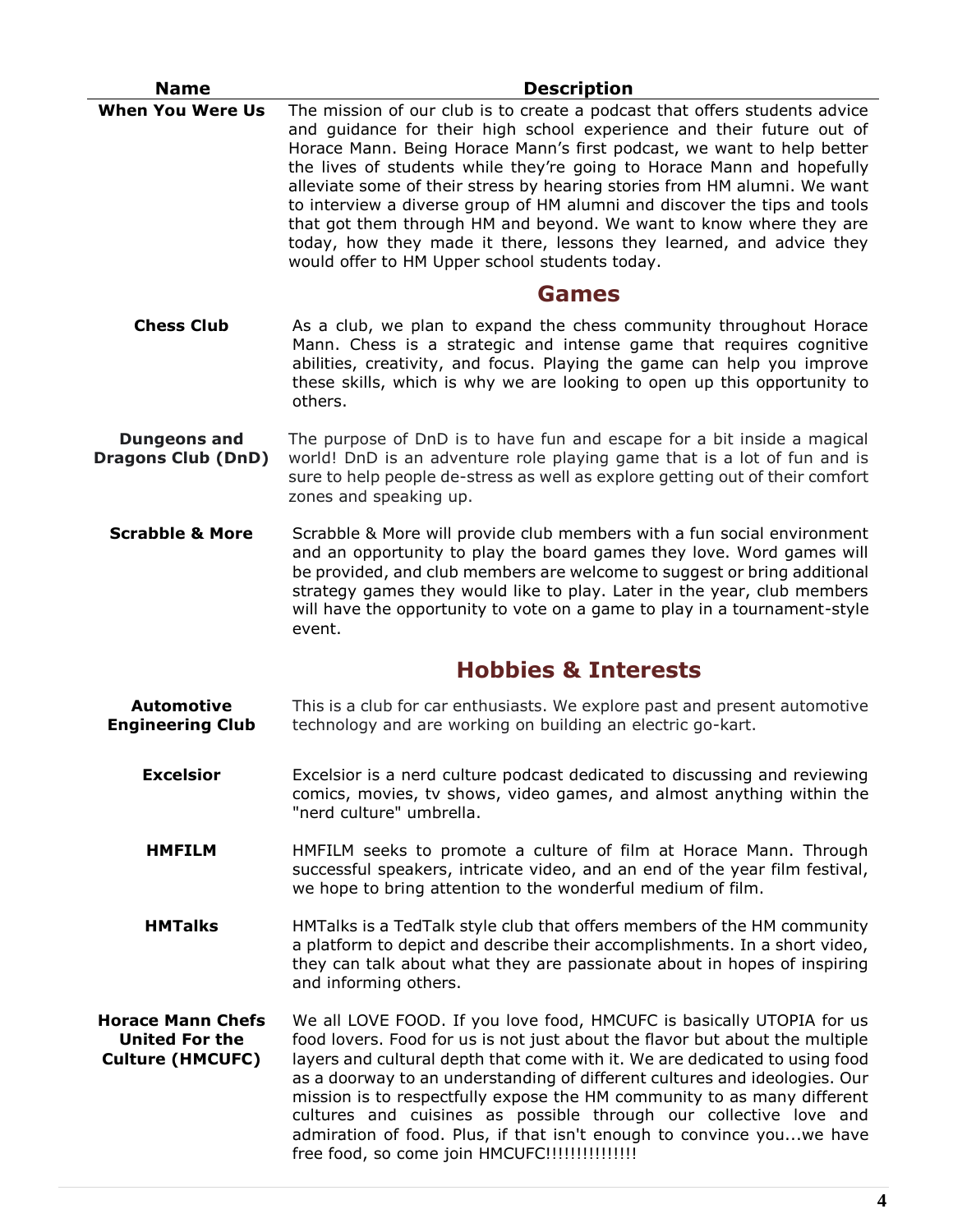| <b>Name</b>                                            | <b>Description</b>                                                                                                                                                                                                                                                                                                                                                                                                                                                                                                                             |
|--------------------------------------------------------|------------------------------------------------------------------------------------------------------------------------------------------------------------------------------------------------------------------------------------------------------------------------------------------------------------------------------------------------------------------------------------------------------------------------------------------------------------------------------------------------------------------------------------------------|
| <b>Horace Mann Dance</b><br>Company                    | The purpose of the HMDC is to bring HM students together in a space<br>where they can express themselves freely through the art of dance. We<br>plan to perform at several on campus events. There is a student<br>choreographed dance concert and a dance Dorr trip. Everyone is welcome<br>to join!                                                                                                                                                                                                                                          |
| <b>Horace Mann</b><br><b>Theatre Company</b><br>(HMTC) | The HMTC is the school's official theatre performance club. Onstage or<br>online, we are committed to bringing laughter and drama to the school<br>community!                                                                                                                                                                                                                                                                                                                                                                                  |
| <b>Music Production</b><br><b>Club</b>                 | We will discuss all aspects of music production, including making a song,<br>sampling, and licensing music. We will also listen to music and collaborate<br>to produce music.                                                                                                                                                                                                                                                                                                                                                                  |
| <b>OutDorrs Club</b>                                   | The OutDorrs Club offers an escape from the stresses of everyday life by<br>organizing hiking, canoeing, kayaking, and rock climbing adventures in<br>and around Dorr. This is the club for the committed adventurer, the<br>nature-lover, or anyone looking for a fun time away with friends. No<br>previous experience necessary.                                                                                                                                                                                                            |
| <b>Spirit Squad</b>                                    | Spirit Squad is a dance group that performs at events like Homecoming,<br>Buzzell, some assemblies, and other school events.                                                                                                                                                                                                                                                                                                                                                                                                                   |
| <b>Zen Club</b>                                        | Our mission is to help students achieve peace of mind and enjoy a moment<br>of relaxation amidst their hectic school lives. We are planning a monthly<br>guided meditation during I Period, open meditation sessions during break,<br>an educational article on meditation in The Record and potentially a<br>workshop during Wellness Week.                                                                                                                                                                                                   |
|                                                        | <b>Humanities</b>                                                                                                                                                                                                                                                                                                                                                                                                                                                                                                                              |
| <b>Classics Society</b>                                | The Classics Society allows students to extend their interest in the classics<br>outside the classroom. We focus on bonding around our mutual interest in<br>the ancient world and its languages; we also aim to explore the classical<br>world in more depth together.                                                                                                                                                                                                                                                                        |
| <b>French Club</b>                                     | The French Club aims to promote francophone culture through various<br>events planned for the HM Community throughout the year. Monthly<br>French conversation rooms $-$ with themes such as French literature and<br>poetry, music, cuisine, film, games, and more - serve as fun activities to<br>help club members practice their French speaking skills. All who are<br>interested are welcome to join and explore their passion for French!                                                                                               |
| <b>HM History Club</b>                                 | The History Club aims to create a forum in which history enthusiasts can<br>engage with each other, the HM student body, and the school as a whole<br>through a variety of historical activities. There will be opportunities for<br>members to learn more about and develop projects as individuals or teams<br>for National History Day; engage in historical discussions; listen to<br>historical guest speakers; collect oral histories from the HM community;<br>and help develop a school-wide history competition, the HM History Bowl. |
| <b>HM Linguistics Club</b>                             | Each year we compete in the North American Computational Linguistics<br>Open Competition (NACLO). The contest is for middle and high school and<br>features a test that consists of solving linguistics problems using multiple<br>languages, however no prior knowledge on these languages is needed. We                                                                                                                                                                                                                                      |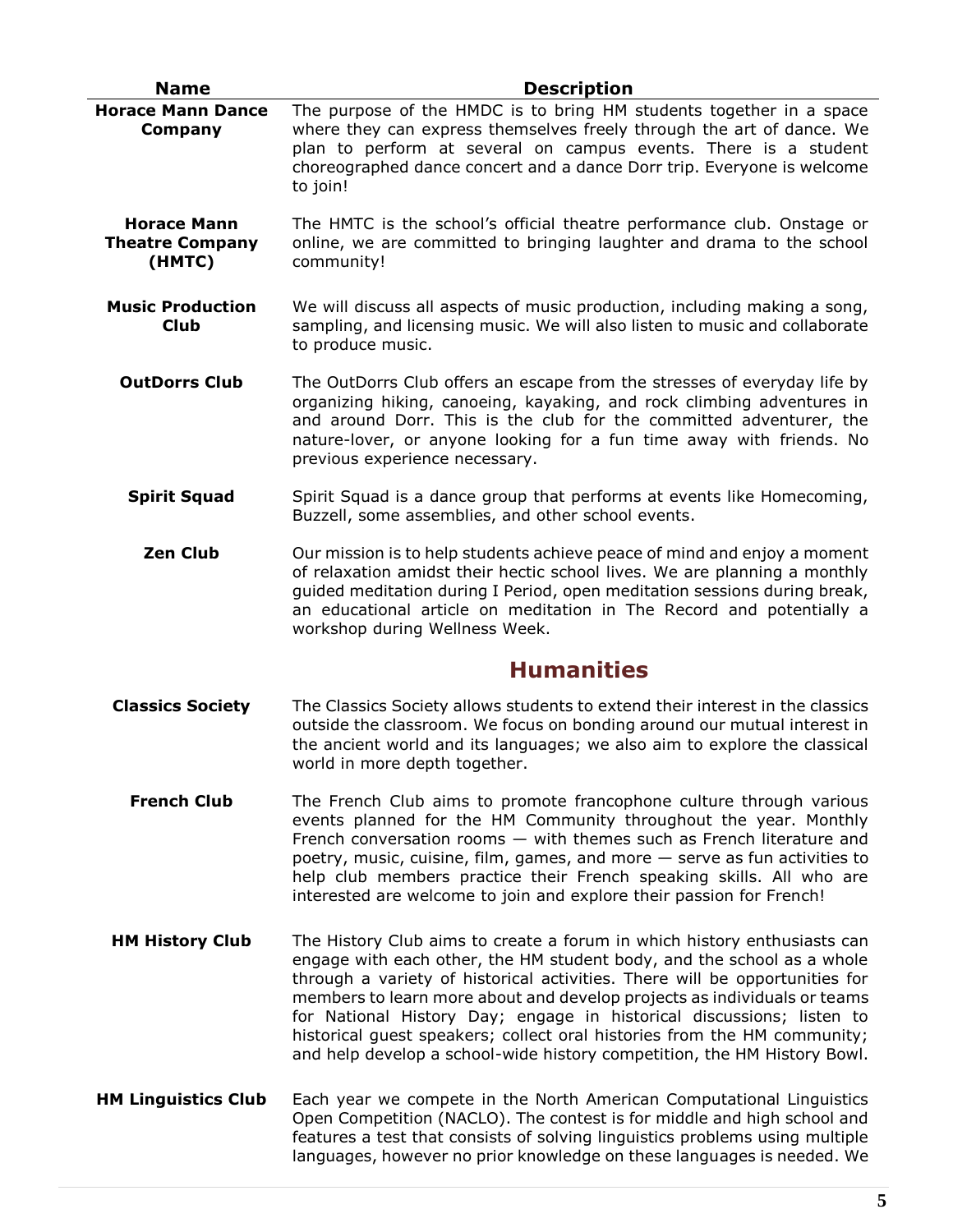| <b>Name</b>                                        | <b>Description</b>                                                                                                                                                                                                                                                                                                                                                                                                                                                                                                                                                                                                                                                                                                                |
|----------------------------------------------------|-----------------------------------------------------------------------------------------------------------------------------------------------------------------------------------------------------------------------------------------------------------------------------------------------------------------------------------------------------------------------------------------------------------------------------------------------------------------------------------------------------------------------------------------------------------------------------------------------------------------------------------------------------------------------------------------------------------------------------------|
|                                                    | will have multiple meetings throughout the year in order to help prepare<br>members for the contest, which takes place in January.                                                                                                                                                                                                                                                                                                                                                                                                                                                                                                                                                                                                |
| <b>Philosophy Club</b>                             | The philosophy club seeks to help members navigate complicated life<br>decisions and analyze interesting questions by providing them a plethora<br>of perspectives. Our discussion based meetings will feature philosophers<br>from Plato to Kant and will study the main schools of ethics.                                                                                                                                                                                                                                                                                                                                                                                                                                      |
|                                                    | <b>Identity &amp; Culture</b>                                                                                                                                                                                                                                                                                                                                                                                                                                                                                                                                                                                                                                                                                                     |
| <b>East Wind West</b><br>Wind                      | East Wind West Wind (EWWW) is a club dedicated to promoting<br>discussions about Asian American identity and culture within both the<br>Horace Mann community and the wider world. EWWW brings together<br>Asian American students of the Upper Division in weekly meetings and<br>annual club events, some of which include Orientation Night and Asia<br>Night. Ultimately, we work to foster a safe and comfortable space for the<br>open expression of Asian American students and allies of Asian Americans<br>in the school.                                                                                                                                                                                                |
| <b>GSA</b>                                         | For the past 27 years, Gender Sexuality Alliance (GSA) meetings have<br>been a place where LGBTQ+-identifying students and allies could discuss,<br>decompress, learn, and feel like they belong. At the same time, the GSA<br>is and has always been focused on action. By coming together and taking<br>collective steps towards change, we can make the school community a<br>brighter and more inclusive place.                                                                                                                                                                                                                                                                                                               |
| <b>Horace Mann for</b><br><b>Islamic Awareness</b> | The Horace Mann Islamic Awareness club focuses on highlighting the true<br>behind Islam and Islamophobia both domestically and<br>meaning<br>internationally. Through spotlighting the contributions of Muslims in our<br>society and engaging in discussions on anti-Muslim hate crimes, our main<br>goal is to educate others and understand the true meaning of Islam. We<br>believe change stems first from education and in that spirit we plan on<br>leading discussions on what Islam truly is and how Muslims have been<br>negatively portrayed and treated because of the misinterpretation of their<br>beliefs. Join our club to participate in fundraisers and discussions to<br>heighten your understanding of Islam. |
| <b>Jewish Culture Club</b>                         | We hope to use the Jewish Culture Club as a way to celebrate Jewish<br>holidays and traditions. We will learn more about these holidays through<br>food, speakers, and conversation of current events. This club is open to<br>all members of the HM community.                                                                                                                                                                                                                                                                                                                                                                                                                                                                   |
| <b>LatinX Advocacy</b><br><b>Club</b>              | The LatinX Advocacy Club works to bring up issues facing LatinX people<br>around the world as well as at HM. We will discuss these issues and provide<br>our own possible solutions. We will also celebrate the cultures and share<br>our favorite parts with the Horace Mann community.                                                                                                                                                                                                                                                                                                                                                                                                                                          |
| <b>NYC Interfaith</b><br><b>Network</b>            | As the NYC Interfaith Network, our goal is to build understanding and<br>personal relationships between seemingly different communities. We try<br>to tackle misconceptions about different religious groups as well as foster<br>understanding and cooperation by participating in dialogue sessions,<br>attending cross-cultural events, and engaging in various informal<br>occasions to create lasting friendships. Historically, we've done this<br>through our partnership with the Al Noor School, the largest Islamic school<br>in New York City.                                                                                                                                                                         |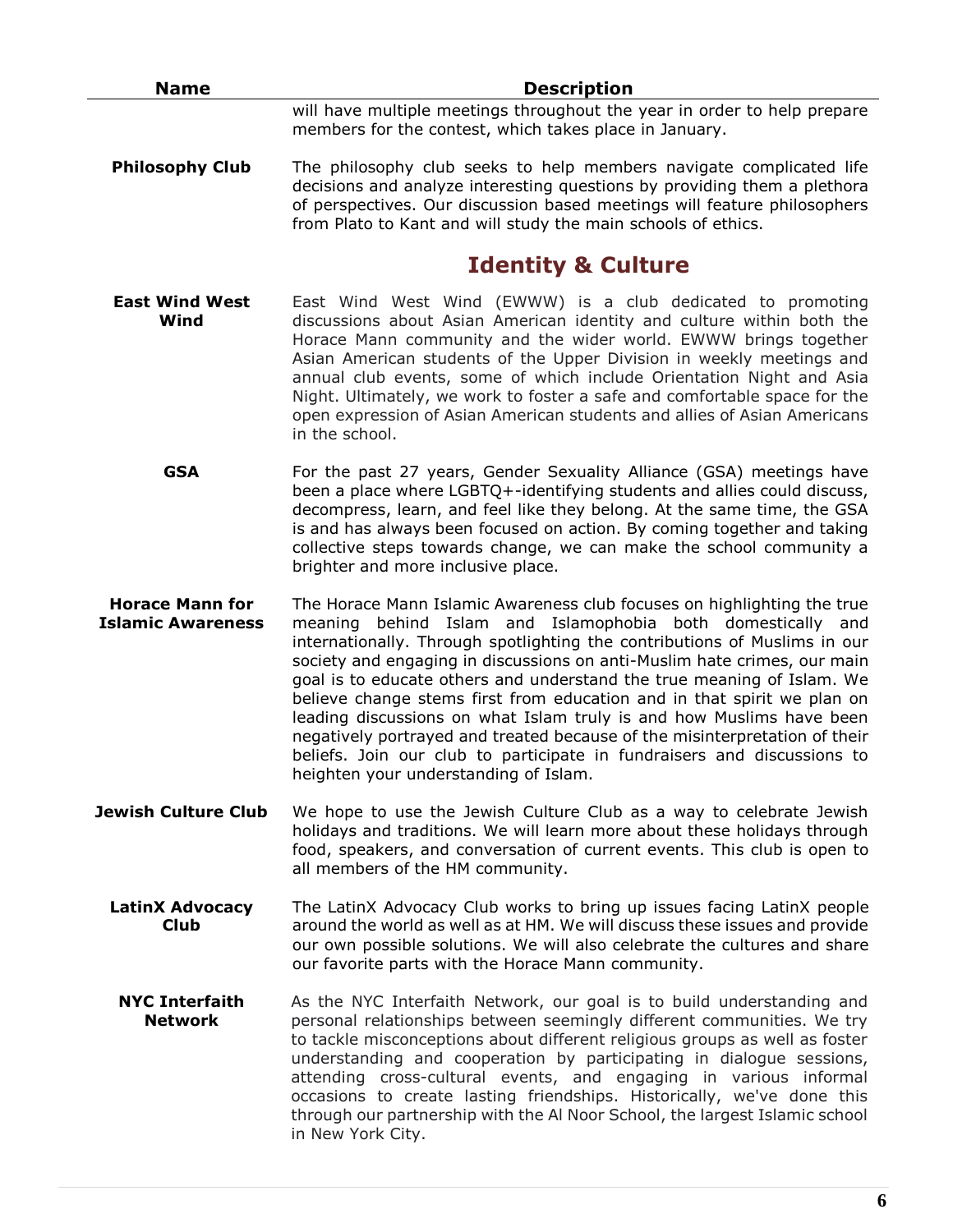| <b>Name</b>                                | <b>Description</b>                                                                                                                                                                                                                                                                                                                                                                                                                                                                                                                                                                                                                                                                                                                                                                                                                            |
|--------------------------------------------|-----------------------------------------------------------------------------------------------------------------------------------------------------------------------------------------------------------------------------------------------------------------------------------------------------------------------------------------------------------------------------------------------------------------------------------------------------------------------------------------------------------------------------------------------------------------------------------------------------------------------------------------------------------------------------------------------------------------------------------------------------------------------------------------------------------------------------------------------|
| <b>The Union</b>                           | The Union is one of Horace Mann's legacy clubs that has been dedicated<br>to promoting the inclusion and unity of Upper Division students with a<br>focus on identity and how it informs our lives. Open to everybody<br>regardless of identities, the Union is a space for conversations, workshops,<br>studies, and morale-building to help high school students learn and bond<br>together outside of a traditional classroom setting.                                                                                                                                                                                                                                                                                                                                                                                                     |
|                                            | <b>Service &amp; Outreach</b>                                                                                                                                                                                                                                                                                                                                                                                                                                                                                                                                                                                                                                                                                                                                                                                                                 |
| <b>Citymeals on Wheels</b>                 | The mission of the Citymeals on Wheels Club is to spread awareness about<br>food insecurity in NYC while aiding seniors in need. Citymeals on Wheels<br>is a non-profit organization that provides weekend meals to primarily<br>homebound elderly citizens throughout the five boroughs. The Citymeals<br>on Wheels Club at HM will attend one weekend food delivery per year as<br>well as organize a winter clothing drive for the seniors. In addition, we will<br>participate in Citymeals' wellness programs, through sending letters and<br>decorating cards on special occasions to provide companionship for<br>isolated seniors. The Citymeals club will benefit the HM community by<br>providing opportunities for students to help support the elderly population<br>and by teaching students about the widespread hunger in NYC. |
| <b>Crafts for Cancer</b>                   | We teach students how to crochet and knit hats, blankets, stuffed animals,<br>etc. to donate to cancer treatment programs at various hospitals.                                                                                                                                                                                                                                                                                                                                                                                                                                                                                                                                                                                                                                                                                               |
| <b>Daniel's Music</b><br><b>Foundation</b> | The Daniel's Music Foundation Club at Horace Mann is our schools chapter<br>of the organization whose mission is to empower individuals with<br>developmental and physical disabilities through music. Through our club<br>we will plan events with the organization to meet this goal such as<br>awareness discussions, open-mic nights, and performances.                                                                                                                                                                                                                                                                                                                                                                                                                                                                                   |
| <b>Game Knights</b>                        | The purpose of Game Knights is to help children who are hospitalized by<br>providing them with board games and electronic games and playing with<br>them. We will foster relationships with the Morgan Stanley Children's<br>Hospital, MSK Kids, and St. Mary's Children's Hospital. Due to Covid<br>precautions, our visits will be virtual for the time being. We hope to make<br>in-person visits in the near future.                                                                                                                                                                                                                                                                                                                                                                                                                      |
| <b>Girls on the Run</b>                    | Girls on the Run is a part of the nonprofit organization Girls on the Run.<br>The organization helps empower young girls through running and<br>exercise. As a club we fundraise for the organization and go to races to<br>support the girls.                                                                                                                                                                                                                                                                                                                                                                                                                                                                                                                                                                                                |
| Glam4Good                                  | The overall mission of our club is to create and celebrate social impact and<br>empowerment through style. Glam4Good is an organization and platform<br>that embodies the joy and attention that fashion and beauty bring to raise<br>awareness, encourage self-esteem and promote healing. Glam4Good<br>enhances the lives of women, girls and their families going through some<br>of life's toughest challenges. Our goal is to help empower these women<br>with many self-esteem enhancing forms of support.                                                                                                                                                                                                                                                                                                                              |
| <b>Habitat for Humanity</b>                | The purpose of the club is to help improve the greater Riverdale and<br>Yonkers communities in partnership with the Fuller Center for Housing.<br>Helping to rebuild the community literally, by aiding in construction<br>activities to help build homes for veterans.                                                                                                                                                                                                                                                                                                                                                                                                                                                                                                                                                                       |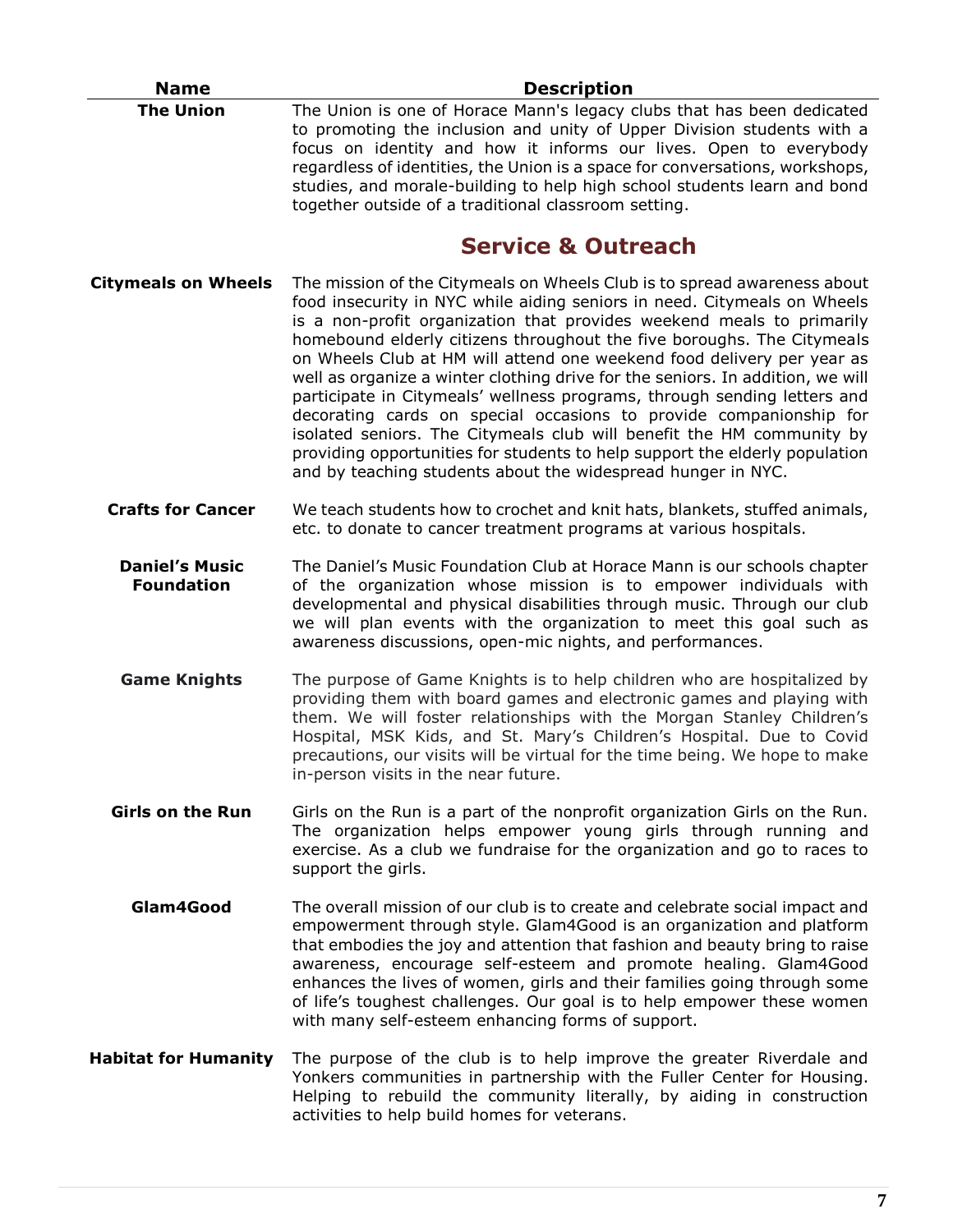| <b>Name</b>                                                                  | <b>Description</b>                                                                                                                                                                                                                                                                                                                                                                                                                                                                                                                                                                                                                                                                                                                                                                                                                                                                          |
|------------------------------------------------------------------------------|---------------------------------------------------------------------------------------------------------------------------------------------------------------------------------------------------------------------------------------------------------------------------------------------------------------------------------------------------------------------------------------------------------------------------------------------------------------------------------------------------------------------------------------------------------------------------------------------------------------------------------------------------------------------------------------------------------------------------------------------------------------------------------------------------------------------------------------------------------------------------------------------|
| <b>Horace Mann</b><br><b>Homelessness</b><br><b>Outreach Club</b><br>(HMHOC) | The purpose of the Horace Mann Homelessness Outreach Club is to<br>connect students with the less fortunate around them. We will be<br>interacting with the homeless community while gaining a better<br>understanding of the world around us. Together, we will run drives, work<br>charity events, and work closely with a Homeless Rehabilitation group<br>called the Jericho Project.                                                                                                                                                                                                                                                                                                                                                                                                                                                                                                   |
| <b>Horace Mann Music</b><br><b>Outreach Club</b>                             | Our club is designed for Horace Mann students to express themselves<br>musically while also providing joy to the greater Bronx community. We<br>aim to provide a space for not only students to improve their musical<br>performance/ensemble abilities, but also for audiences to experience a<br>diverse array of musical genres that they may not have otherwise been<br>exposed to. Our Club has performed at venues such as the Riverdale<br>Senior Center, the Kingsbridge VA hospital, and more.                                                                                                                                                                                                                                                                                                                                                                                     |
| <b>Hospital Outreach</b><br>Program (HOP)                                    | The mission of HOP is to connect Horace Mann students interested in<br>volunteering with hospitals and research opportunities. We aim to create<br>a network of students who can share their experiences volunteering and<br>create a better understanding of what it is like to work at a hospital or<br>research facility.                                                                                                                                                                                                                                                                                                                                                                                                                                                                                                                                                                |
| <b>Mott Haven Fridge</b><br>at HM (MHF x HM)                                 | MHF x HM is an extension of Mott Haven Fridge, a network of outdoor<br>freestanding refrigerators in the Mott Haven section of The Bronx that<br>provides community members access, with dignity, to fresh produce and<br>other basic essentials with no questions asked. Mott Haven Fridge was<br>founded last fall by two sixth grade teachers at the American Dream<br>School who noticed their students had no money for food as their parents<br>lost their jobs during the pandemic. HM will partner with Riverdale &<br>Fieldston to have fundraisers, paint fridges and organize delivery teams<br>to load the fridge network. We bring food to people instead of people to<br>food. Mott Haven is one of the poorest Congressional districts in the U.S.<br>and its proximity to Horace Mann makes us a neighbor. It also tasks us<br>with the responsibility to help when we can. |
| <b>Saturday Morning</b><br><b>Music Program</b>                              | On Saturday Mornings from 10-12, Horace Mann high schoolers conduct<br>lessons in music theory, voice, piano, guitar, and various other<br>instruments depending on student experience and available resources.<br>Students are in grades 4-8 normally. Class sizes are around 5-8 students<br>per 1-2 high school teachers.                                                                                                                                                                                                                                                                                                                                                                                                                                                                                                                                                                |
| <b>Saturday Morning</b><br><b>Tutoring Program</b>                           | The Saturday Morning Tutoring Program pairs Upper Division student<br>volunteers from Horace Mann with Middle Division students from public<br>and parochial schools in the Bronx and nearby neighborhoods. The goal of<br>the program is to establish a strong and productive relationship between<br>each tutor and tutee so they can work through the year (approximately<br>21 Saturday mornings) first to identify skills that need to be strengthened,<br>and then to enrich the education of the tutees.<br>Because of Covid-19 health protocols this academic year (2021-2022)<br>tutees and tutors will meet virtually.                                                                                                                                                                                                                                                            |
|                                                                              | <b>Speech &amp; Debate</b>                                                                                                                                                                                                                                                                                                                                                                                                                                                                                                                                                                                                                                                                                                                                                                                                                                                                  |
| <b>Debate: Public</b><br><b>Forum</b>                                        | The Debate Team focuses on Public Forum debate, where teams of two<br>research and argue both sides of pressing national and international<br>issues. Most importantly, debate affords students the opportunity to<br>strengthen critical thinking, writing, and speaking skills, and join a vibrant<br>community of friends and peers across the United States.                                                                                                                                                                                                                                                                                                                                                                                                                                                                                                                            |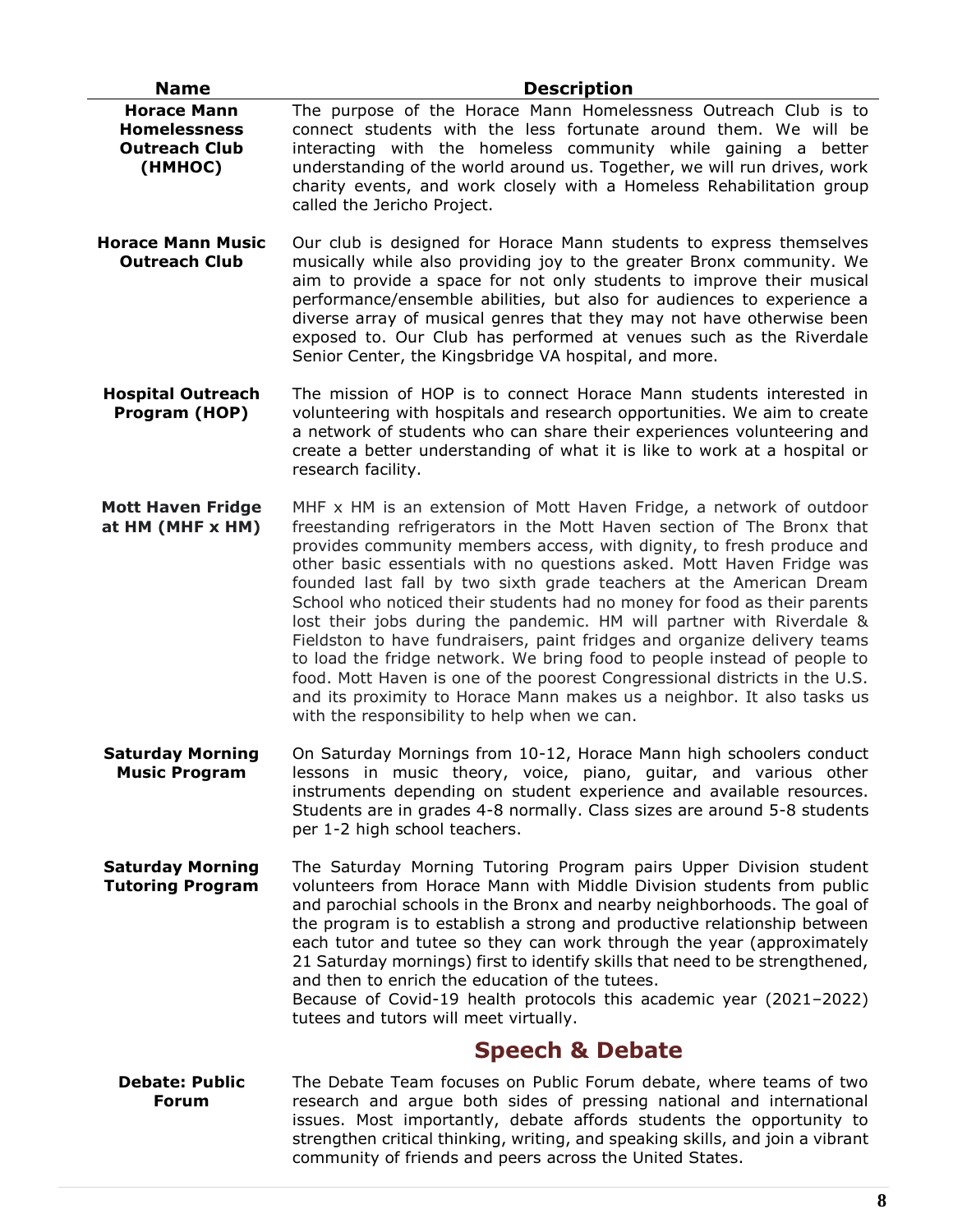| <b>Name</b>                     | <b>Description</b>                                                                                                                                                                                                                                                                                                                                                                                                                                                                                                                                                                                                                                                                                                                                                                                                                                                                                                                                         |
|---------------------------------|------------------------------------------------------------------------------------------------------------------------------------------------------------------------------------------------------------------------------------------------------------------------------------------------------------------------------------------------------------------------------------------------------------------------------------------------------------------------------------------------------------------------------------------------------------------------------------------------------------------------------------------------------------------------------------------------------------------------------------------------------------------------------------------------------------------------------------------------------------------------------------------------------------------------------------------------------------|
| <b>Debate:</b><br>Parliamentary | Parliamentary Debate is a debate competition club that attends monthly<br>tournaments. The Parliamentary Debate style allows for team members to<br>exercise their creativity and speaking skills, as they receive topics just<br>fifteen minutes before the start of each round.                                                                                                                                                                                                                                                                                                                                                                                                                                                                                                                                                                                                                                                                          |
| <b>Ethics Bowl Club</b>         | The club will train and prepare students for the Ethics Bowl, a competitive<br>tournament in which students debate and understand ethical and<br>philosophical issues. Members of the club will represent and make up the<br>Horace Mann Ethics Bowl Team.                                                                                                                                                                                                                                                                                                                                                                                                                                                                                                                                                                                                                                                                                                 |
| <b>HM Speech Team</b>           | The Speech Team competes in competitive public speaking at the national<br>and local levels through the National Speech and Debate Association and<br>the New York Catholic Forensics League. In Speech you will learn valuable<br>public speaking skills for life and get the opportunity to choose from a wide<br>range of events to compete in. From Original Oratory where you write your<br>own persuasive speech advocating for whatever you care about, to acting<br>events like dramatic interpretation, to an event similar to debate but<br>without a direct opponent called Extemporaneous or even Poetry and so<br>much more, speech has an event for everyone. Beyond the trophies and<br>prestigious competitions, the opportunity to have your voice heard, speak<br>about what you care about, and make a change in the world while gaining<br>a community, learning research, writing, and public speaking skills, is truly<br>priceless. |
| <b>Mock Trial</b>               | Mock Trial is a club for HM's aspiring debaters, actors, and lawyers who<br>want to see what it's like to take on the role of either an attorney or a<br>witness in court. Every year, we adopt a fictional court case created by<br>the New York State Bar Association for which we prepare the parts of both<br>the prosecution and the defense. After practicing our roles and dissecting<br>the case, we send two teams to the Manhattan Criminal Courthouse,<br>where they will compete in a simulated trial against other New York state<br>schools for the opportunity to advance to the final round of the NYSBA's<br>Mock Trial Competition in Albany. We also participate in a number of<br>different competitions throughout the year, including against other high<br>schools and at Yale and Harvard.                                                                                                                                         |
| <b>Model Congress</b>           | We foster a knowledge and interest in American government and current<br>events through a fun and competitive style of debate. Members create<br>bills to solve issues they're passionate about and debate the best way to<br>address them. Through a supportive and inclusive team environment, club<br>members learn how to speak without preparation and craft logical<br>arguments. All students are welcome, regardless of grade level or prior<br>public speaking experience. We will attend virtual conferences hosted by<br>universities such as Yale, Princeton, and Columbia, among others. While<br>specific university conferences will be selective, multiple conferences will<br>be available for anyone, and members can choose how many they would<br>like to attend. Team members should expect to spend some time<br>preparing for conferences. We have many mock sessions planned as well                                               |

**Model United Nations** Model UN, simply put, is a diplomatic competition. Students are, in most cases, assigned countries, and their job is to express their countries' beliefs in committee in order to pass favorable resolutions. In general, MUN is used to foster speaking and leadership skills rather than to actually simulate the United Nations, though it does both.

as bill writing sessions.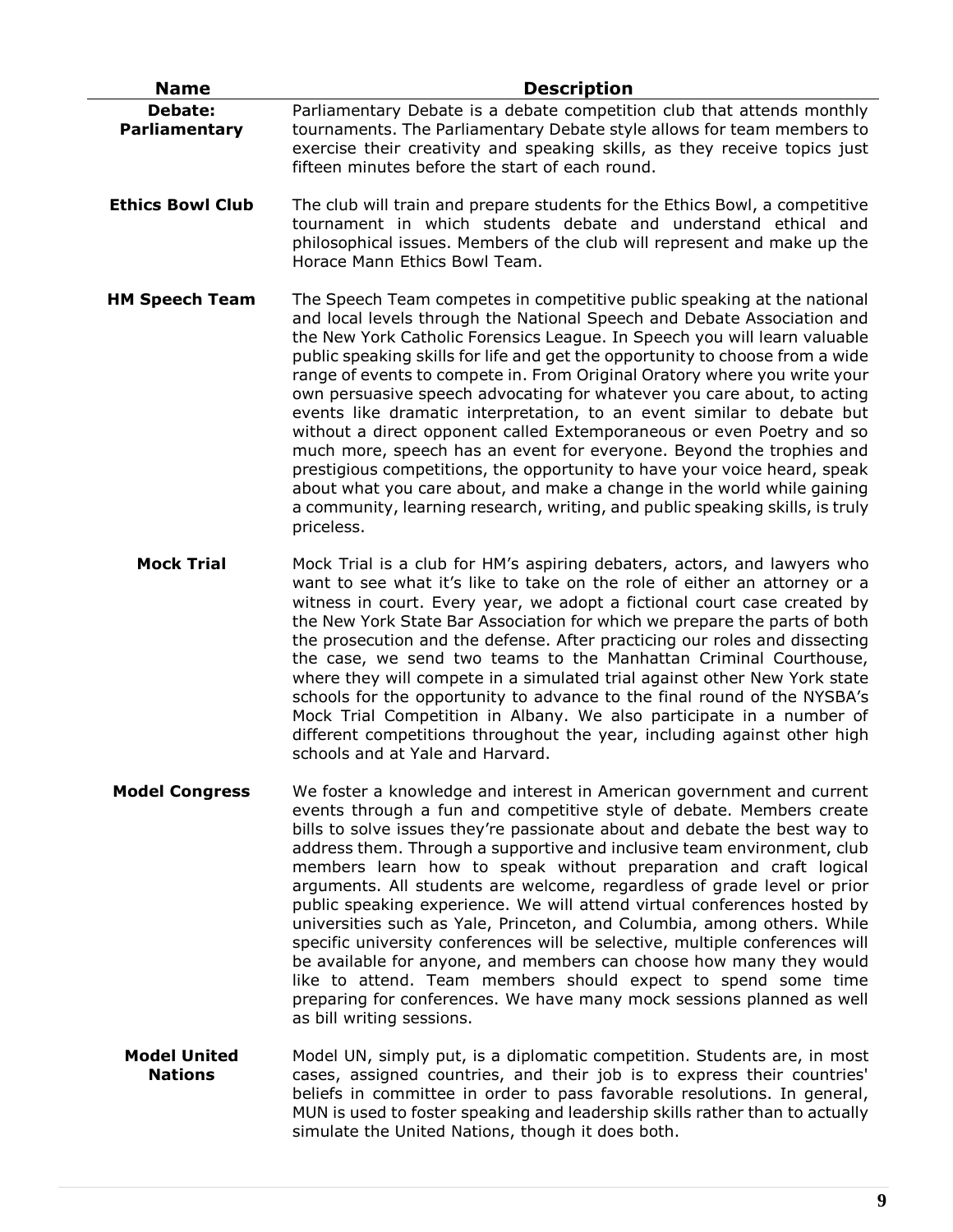| <b>Name</b>                                               | <b>Description</b>                                                                                                                                                                                                                                                                                                                                                                                                                                                                                                                                                                                                                                                                                                                                                                                                                                                                                                                                                                                               |
|-----------------------------------------------------------|------------------------------------------------------------------------------------------------------------------------------------------------------------------------------------------------------------------------------------------------------------------------------------------------------------------------------------------------------------------------------------------------------------------------------------------------------------------------------------------------------------------------------------------------------------------------------------------------------------------------------------------------------------------------------------------------------------------------------------------------------------------------------------------------------------------------------------------------------------------------------------------------------------------------------------------------------------------------------------------------------------------|
| <b>Poetry Out Loud</b>                                    | Poetry Out Loud is a chapter of a national poetry recitation competition.<br>Each year, members memorize three poems of their choosing, which they<br>then recite for judges in a school-wide $-$ and possibly regional, state-<br>wide, and national $-$ competition.                                                                                                                                                                                                                                                                                                                                                                                                                                                                                                                                                                                                                                                                                                                                           |
|                                                           | <b>Sports &amp; Athletics</b>                                                                                                                                                                                                                                                                                                                                                                                                                                                                                                                                                                                                                                                                                                                                                                                                                                                                                                                                                                                    |
| <b>Sports Analytics Club</b>                              | We hold weekly meetings to discuss the ever evolving sports analytics<br>world. From hosting guest speakers to discussions about current sports<br>events, the sports analytics club is for anyone who is interested in sports<br>and/or math.                                                                                                                                                                                                                                                                                                                                                                                                                                                                                                                                                                                                                                                                                                                                                                   |
|                                                           | <b>STEM</b>                                                                                                                                                                                                                                                                                                                                                                                                                                                                                                                                                                                                                                                                                                                                                                                                                                                                                                                                                                                                      |
| <b>American Chemistry</b><br><b>Society at HM</b>         | The purpose of the club is to bring together students who love chemistry.<br>Specifically, the club will provide test preparation materials and study<br>sessions to students taking part in the ACS Chemistry Olympiad. In<br>addition to study prep, the club will also hold discussions on current events<br>relating to chemistry and also bring in guest speakers with careers in<br>chemistry.                                                                                                                                                                                                                                                                                                                                                                                                                                                                                                                                                                                                             |
| <b>FIRST Tech</b><br><b>Challenge</b>                     | FIRST Tech Challenge students learn to think like engineers. Teams<br>design, build, and code robots to compete in an alliance format against<br>other teams.                                                                                                                                                                                                                                                                                                                                                                                                                                                                                                                                                                                                                                                                                                                                                                                                                                                    |
| <b>FRC Robotics 5806</b>                                  | Throughout a 6-10 week build period, the 5806 FRC robotics team creates<br>a fully functioning, 150-pound robot to compete in several international<br>robotics competitions. By collaborating with the Computer Science and<br>Engineering Department and each other, we are able to develop the<br>engineering and hands-on skills that are vital to anyone interested in<br>building something new.                                                                                                                                                                                                                                                                                                                                                                                                                                                                                                                                                                                                           |
| <b>HM STEAM Coalition</b>                                 | Our club will work in the Lower Division to perform fun, interactive<br>experiments with the students. The Lower Division students will be able<br>to choose what the experiment will be about, and the club will research,<br>prepare, and lead hands-on and safe experiments/classes for the LD. The<br>club will also work with Mrs. Diaz and the STEAM programs that she has<br>created in the Lower Division to create these experiments. Our goal is to<br>help Lower Division students find areas of science they are passionate<br>about and can have fun with that don't fit into their set curriculum. This<br>club will also allow Upper Division students to explore the processes of<br>creating and leading an experiment on a topic they are interested in.                                                                                                                                                                                                                                       |
| <b>Horace Mann</b><br><b>Evolutionary Biology</b><br>Club | The Horace Mann Evolutionary Biology Club will provide students who are<br>interested in evolutionary biology and related subjects with a forum in<br>which they can investigate, discuss, and debate any of the myriad<br>questions and topics associated with this fascinating field of study. This<br>club will encourage exploration and discovery within an academic field<br>that, since the publication of Charles Darwin's On the Origin of Species by<br>Means of Natural Selection in 1859, has had significant impacts not only<br>on the biological sciences, but also on a number of other fields of study<br>and aspects of human culture. The club will utilize the concept of evolution<br>as a lens through which to consider the form, function, and foundations<br>not only of the morphological, physiological, and behavioral features that<br>characterize the Earth's plethora of species, but also of the social and<br>cultural norms and institutions that characterize human society. |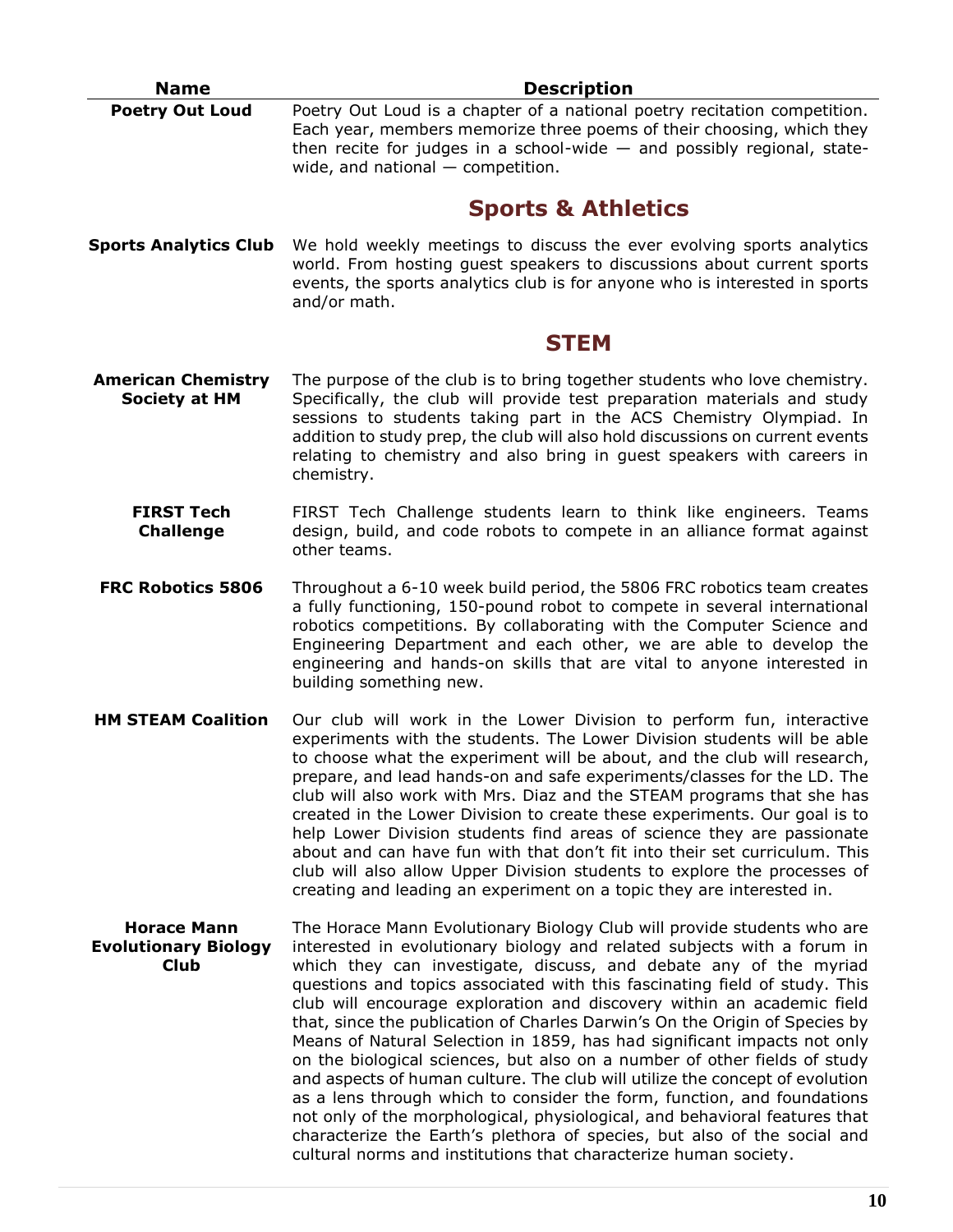| <b>Name</b>                                                                  | <b>Description</b>                                                                                                                                                                                                                                                                                                                                                                                                                                                                          |
|------------------------------------------------------------------------------|---------------------------------------------------------------------------------------------------------------------------------------------------------------------------------------------------------------------------------------------------------------------------------------------------------------------------------------------------------------------------------------------------------------------------------------------------------------------------------------------|
| <b>Math Team</b>                                                             | The Math Team allows enthusiastic students to pursue competition math<br>and other topics beyond class curricula. We host regular meetings in which<br>we discuss interesting math problems and explain proofs of engaging<br>theorems.                                                                                                                                                                                                                                                     |
| <b>Physics Club</b>                                                          | The Physics Club celebrates the wonderfully rich and deep field of physics.<br>To this end, we plan to participate in various physics Olympiad<br>competitions, which, depending on circumstances, may include either the<br>F=ma, PhysicsBowl, or the Sir Isaac Newton exam. We will also hold<br>discussions to facilitate understanding and share insights into physics.                                                                                                                 |
| <b>Programming Club</b>                                                      | The Programming Club is a club that aims to provide a space for students<br>who are interested in programming to hold discussions on certain topics<br>in the field, and to learn more about the field itself. Additionally, we plan<br>to hopefully compete in some hackathons.                                                                                                                                                                                                            |
| <b>Science Bowl</b>                                                          | Our mission is to prepare for, and compete in, science bowl. In science<br>bowl we answer science based questions and attempt to be faster than<br>our opponents.                                                                                                                                                                                                                                                                                                                           |
| <b>Science Olympiad</b>                                                      | Science Olympiad is a science competition team that attends and excels<br>at regional and state level scientific competitions. Events cover topics in<br>physics, chemistry, and biology.                                                                                                                                                                                                                                                                                                   |
| <b>Students in Medicine</b>                                                  | Students in Medicine was formed to provide students with a warm<br>environment in which they can expand on their medical-related interests<br>with like-minded people. At the same time, we hope that students, who<br>may not already have a passion for medicine, can join and experiment in<br>the field! Students will work together to simulate realistic medical<br>scenarios and compete in national competitions to see if this growing field<br>of career options may be for them. |
| <b>Tech Club</b>                                                             | In the first half of the year, we will work on creating outreach videos to<br>teach technology topics, like robotics, to younger students. In the second<br>half of the year, we're planning on building a gaming computer.                                                                                                                                                                                                                                                                 |
| <b>Tests of Engineering</b><br>Aptitude, Math, and<br><b>Science (TEAMS)</b> | The mission of the club is to promote inquiry in the STEM fields through<br>various mediums; including essay writing, problem solving, and<br>engineering building components. The ultimate goal of the club is to<br>prepare the members for the annual TSA TEAMS competition.                                                                                                                                                                                                             |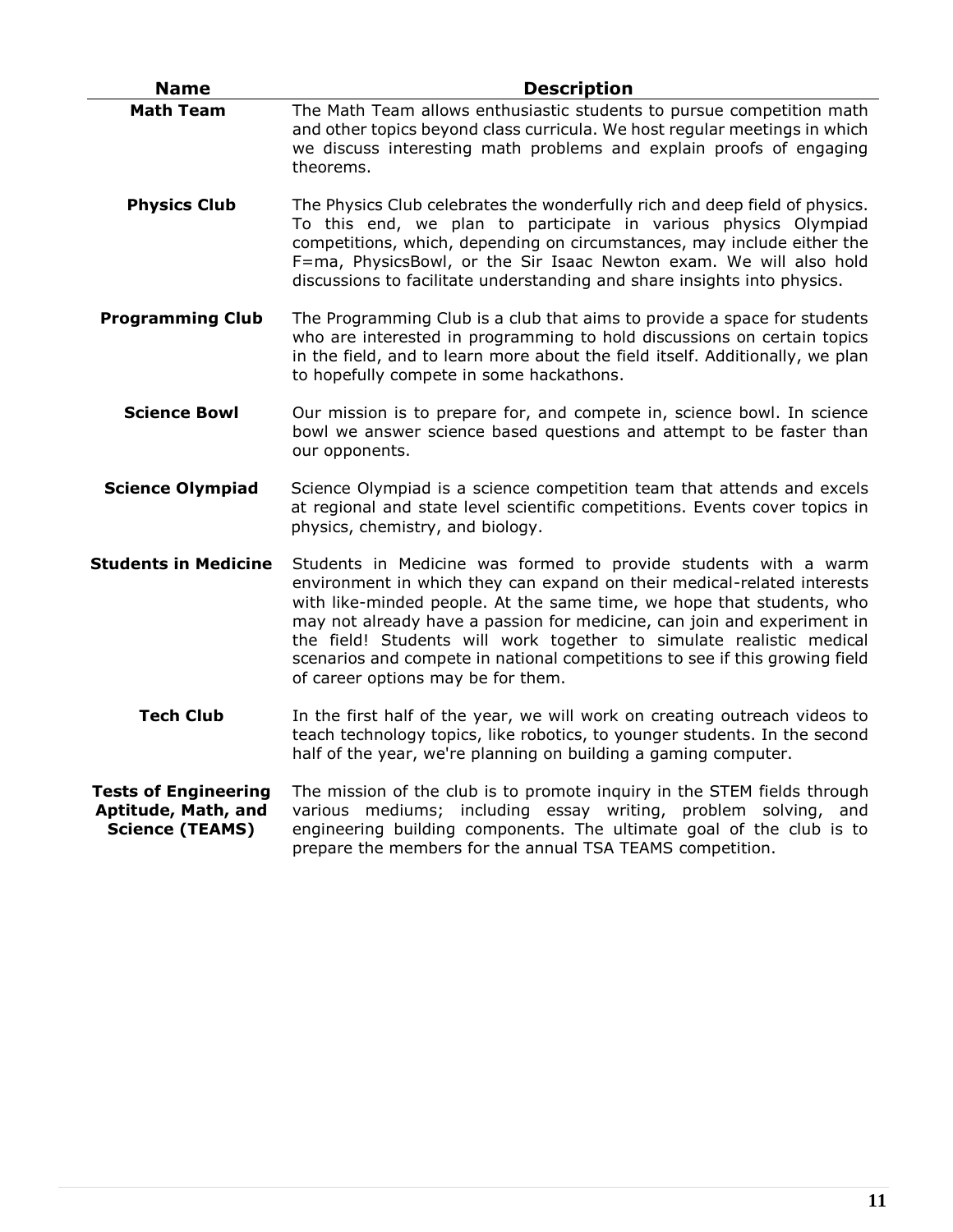#### **PUBLICATIONS**

- **Bibliomann** Bibliomann is Horace Mann's literary review publication. Writers can submit book reviews (or reviews of poetry, drama, essays, etc.), profiles on their favorite authors, articles reporting on literary news, and opinion pieces on any relevant topic. We are a tight-knit group and welcome all lovers of lit to join our wonderful community!
- **BusinessMann** BusinessMann focuses on all aspects of the business world, from the stock market, to upcoming market trends, and even international affairs. We aim to publish articles on a wide variety of topics to give our writers a diverse writing and researching experience. BusinessMann largely remains a place for those inquisitive about the business world to explore questions of interest.
	- **Cinemann** Cinemann is Horace Mann's quarterly film and television magazine. Articles are written about a wide range of topics like previews and reviews of shows and films, biographies of creators and industry leaders, and many other topics related to the entertainment world. This is the perfect publication for cinephiles and binge watchers who want to write about their favorite shows, films,and artists.
	- **Diagnosis** The mission of Diagnosis is to provide a platform for those who would like to write about topics in medicine and to also introduce HM students to areas in medicine that they may not have read or heard about it before. We will publish articles on interesting drug trials, hidden epidemics, genomic medicine, diseases and disorders, and many more topics. Last year, there were articles on the Tuskegee syphilis experiments, health disparities within the LBGTQ+ community, distribution of COVID-19 vaccines to the developing world, the impact on COVID-19 in prison populations, among many others!
		- **Eco2** The club will be publishing articles on all sorts of environmental topics. Some topics include renewable energy, activism, policy, and more!
	- **The Empire** HM's publication on New York City and State begins its third volume this year, covering topics in politics, culture, infrastructure, history, environment, and economics. We pride ourselves on not just a high standard of writing, but also on our policy of only using pictures taken by HM students!
		- **FAD** FAD is the Fashion, Art, and Design Magazine at HM. We hope to feature unique articles that represent the writers' perspectives on style, music choice, hobbies, and anything else creative, as well as highlight some of Horace Mann's talented artists! We hope to create an inclusive environment where everyone's ideas are heard and addressed.
		- **Folio 51** Folio 51 is a publication focusing on Feminism, Gender, and Sexuality. We strive to stimulate meaningful discussion surrounding different facets of feminism, both historical and present-day, while providing writers and artists with a platform to share their unique stories, perspectives, and interests.
- **For The Win** For The Win is a publication that covers a plethora of topics in sports. Usually, our articles are predictions, season reviews, mock drafts, statistical analysis, and more.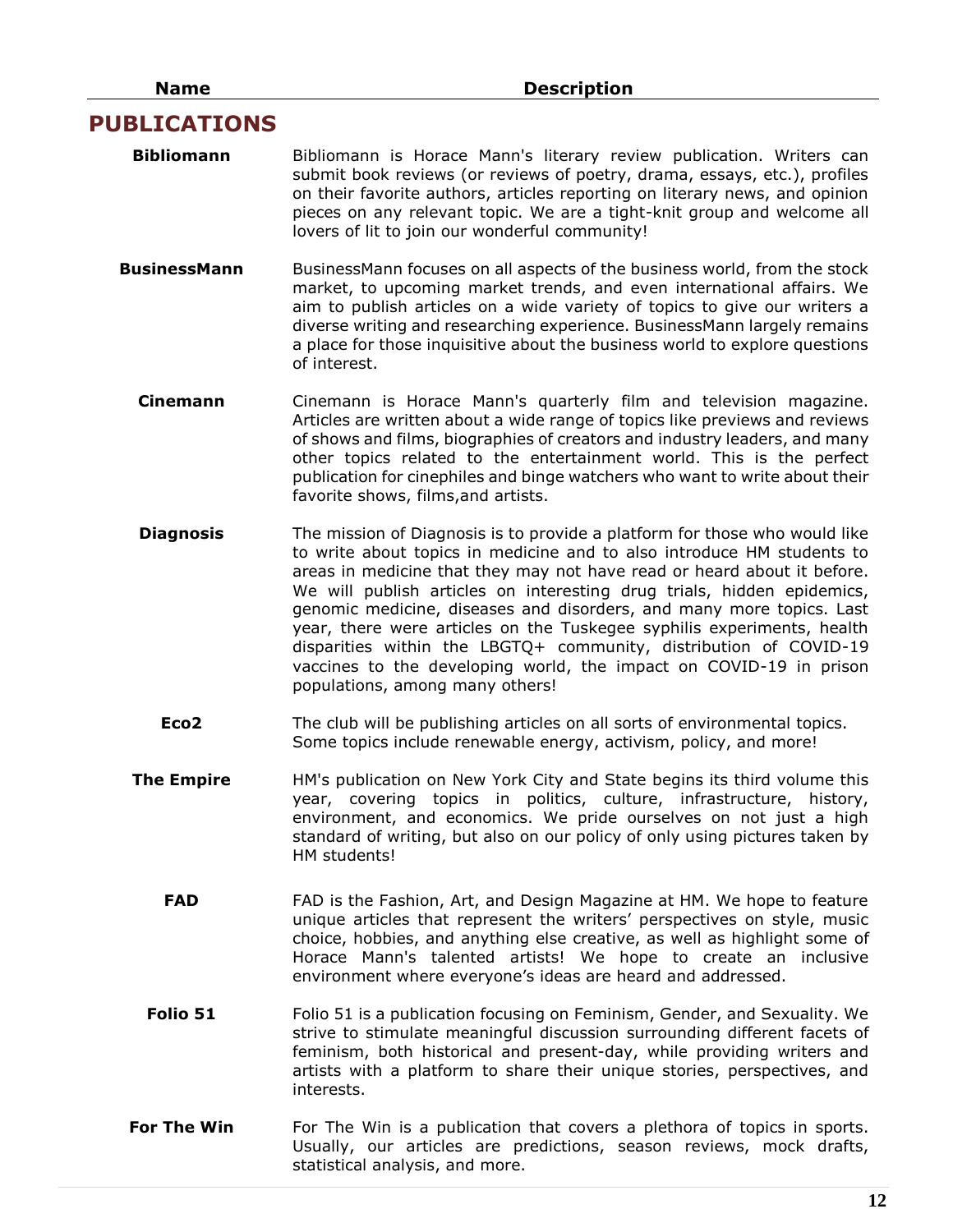| <b>Name</b>             | <b>Description</b>                                                                                                                                                                                                                                                                                                                                                                                                                     |
|-------------------------|----------------------------------------------------------------------------------------------------------------------------------------------------------------------------------------------------------------------------------------------------------------------------------------------------------------------------------------------------------------------------------------------------------------------------------------|
| <b>HM Eats</b>          | We are dedicated to writing about food, and how important food is to our<br>understanding of different cultures and ideologies. Our mission is to<br>respectfully expose the HM community to as many different cultures and<br>cuisines as possible through our collective love and admiration of food. We<br>want our members to write about whatever they are interested in: a<br>certain ingredient, dish, restaurant, or cuisine!! |
| <b>The HuManitarian</b> | The HuManitarian is a semester publication focusing on different<br>humanitarian crises. It consists of informative, student-written articles on<br>crises directly affecting people worldwide. This publication is an amazing<br>way for HMers to educate each other and spread awareness of issues<br>they're passionate about.                                                                                                      |
| <b>The Linguist</b>     | The mission of The Linguist is to feature the works of HM students written<br>in languages other than English. We hope to foster an environment for<br>everyone to try their hand at crafting works beyond the four walls of the<br>classroom and in turn help HM students further their appreciation for<br>language. In an increasingly connected world, we believe this is all the<br>more important.                               |
| LitMag                  | LitMag is Horace Mann's creative prose publication dedicated to short<br>stories, prose, and flash fiction. We aim to solicit submissions<br>encompassing a wide range of topics, from the mundane to the fantastical.                                                                                                                                                                                                                 |
| <b>Mannikin</b>         | We select content, create layouts, and design spreads for Horace Mann's<br>yearbook.                                                                                                                                                                                                                                                                                                                                                   |
| <b>The Manntra</b>      | The Manntra is Horace Mann's mental health and wellness publication that<br>features such topics as stress-management, self-care, and an overall<br>balanced high school experience. Our mission is to share our healthy<br>habits with the student body to enhance their lifestyles and bring<br>awareness to the importance of caring for both mental and physical health.                                                           |
| <b>The Manuscript</b>   | The Manuscript is Horace Mann's literary publication devoted solely to<br>student poetry. We aim to solicit poetry submissions from community<br>members who will explore a wide-range of topics, from current events to<br>emotional self reflection.                                                                                                                                                                                 |
| <b>Mime</b>             | Mime publishes written and visual humor of all kinds. Writers choose any<br>topic they find funny and write as they please.                                                                                                                                                                                                                                                                                                            |
| <b>The Mix</b>          | The Mix is a publication discussing anything about music, from interviews<br>of students creating and performing at Horace Mann, to reviews of albums<br>from massive superstars. We will aim to create an accurate portrait of the<br>current musical climate and discuss music from multiple genres.                                                                                                                                 |
| <b>Pixelated</b>        | Pixelated is a technology and gaming magazine that covers a wide variety<br>of content, ranging anywhere from video game and products reviews to<br>the evaluation of recent industry trends. Writers have lots of flexibility and<br>are free to choose any topic of their interest.                                                                                                                                                  |
| <b>Prime</b>            | Prime is Horace Mann's mathematics magazine! We feature articles about<br>famous mathematicians and moments in mathematical history, proofs of<br>interesting theorems and complex problems, applications of math in the<br>real world, and fun puzzles and games.                                                                                                                                                                     |

L.